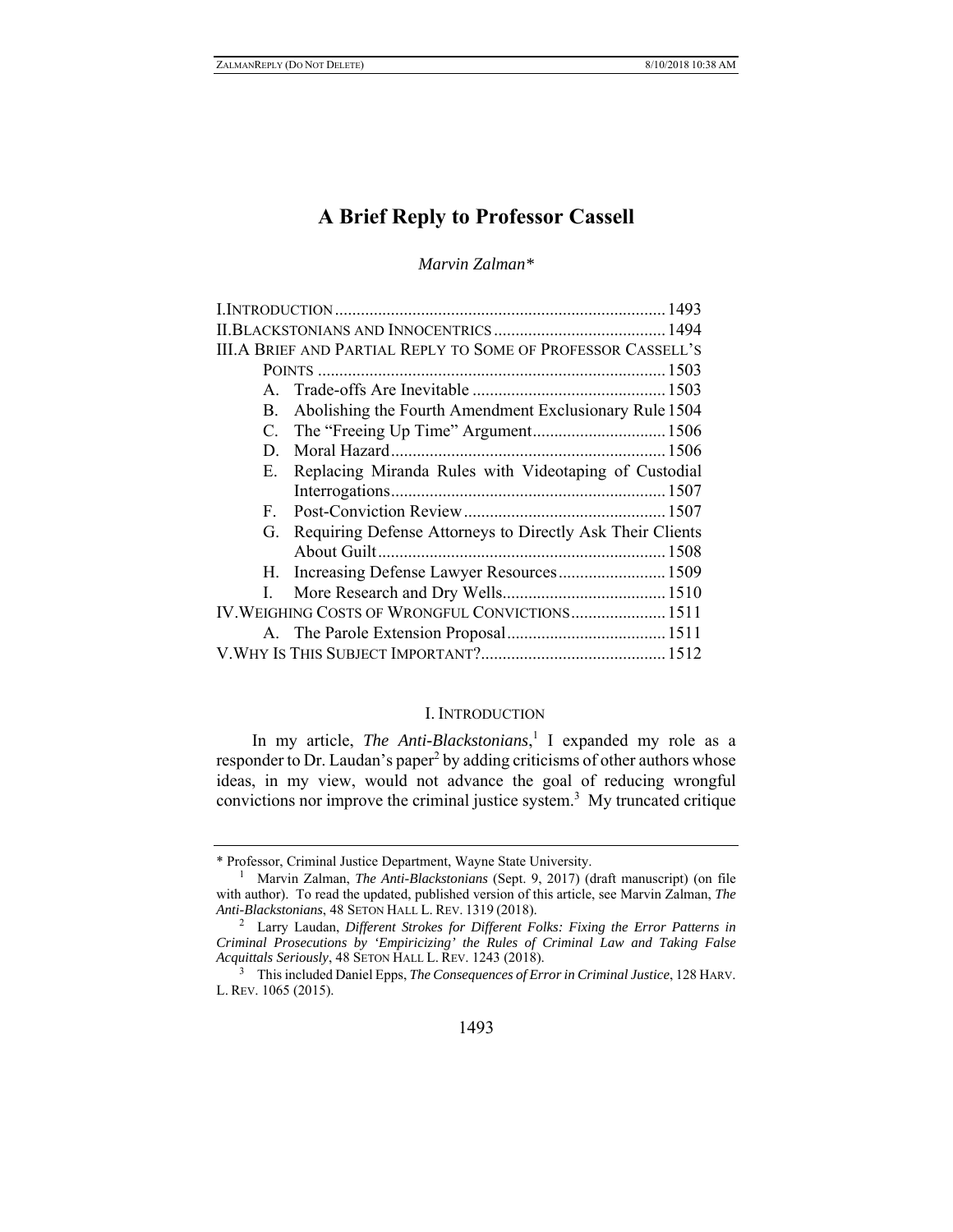of an article and chapter by Professor Paul Cassell invited a response;<sup>4</sup> he rose to the challenge and joined the Symposium in his essay which responds primarily to Dr. Larry Laudan's essay and my comments.<sup>5</sup> My brief reply here will not fully canvass all the issues raised in his response; it is intended to clarify for readers a few issues raised by Professor Cassell, while perhaps leaving some stones to be turned over at a later time and place. In this brief reply, I will: in Part II, address Professor Cassell's views on my supposedly half-hearted innocentrism and the question of ideological predilections in legal scholarship; in Part III, make a few comments about Professor Cassell's reply to my critique of his article and chapter; in Part IV, make a few comments about Professor Cassell's expansion on Professor Laudan's ideas; and in Part V, conclude.

#### II. BLACKSTONIANS AND INNOCENTRICS

Although I disagree with Professor Cassell on most points (and tentatively agree on others in principle) his comments helped me clarify intended meanings that were vague or implied in my *Anti-Blackstonians* article. I begin with his characterization of my review as an ad hominem attack,<sup>6</sup> which according to Professor Cassell, characterizes him as ideologically driven, while as he put it, I, presumably, am not.<sup>7</sup> I simply meant to contrast our apparent ideological preferences as conservative (his) and liberal (mine). Buried in my article is my view that every person necessarily "carries" an ideology or political preference,<sup>8</sup> and in the conclusion I attempted to explain that my "nonepistemic" support for the Blackstone principle rests on "my values [which] lead me to fear abuses of state power more than criminal harms." I can see where this statement of my ideological position may have been too subtle to be detected and got lost in the shuffle, especially as I did not use the dreaded "L" word. I will use

<sup>4</sup> *See* Paul G. Cassell, *Freeing the Guilty Without Protecting the Innocent: Some Skeptical Observations on Proposed New "Innocence" Procedures*, 56 N.Y.L. SCH. L. REV. 1063 (2012) [hereinafter Cassell, *Freeing the Guilty*]; Paul G. Cassell, *Can We Protect the Innocent Without Freeing the Guilty? Thoughts on Innocence Reforms That Avoid Harmful Tradeoffs*, *in* WRONGFUL CONVICTIONS AND THE DNA REVOLUTION: TWENTY-FIVE YEARS OF FREEING THE INNOCENT 264–90 (Daniel S. Medwed ed., 2017) [hereinafter Cassell, *Can We Protect the Innocent*].

Paul G. Cassell, *Tradeoffs Between Wrongful Convictions and Wrongful Acquittals: Analyzing the Risks and Avoiding the Risks*, 48 SETON HALL L. REV. 1435 (2018) [hereinafter Cassell, *Tradeoffs*].

<sup>&</sup>lt;sup>6</sup> *Id.* at 1467 n.141, 31.<br><sup>7</sup> *Id.* at 1472; I quoted f

*Id.* at 1472; I quoted from a news account of his efforts to bring a *Miranda* challenge before the Supreme Court. *See* Zalman, *supra* note 1, at 1393 n.385 (quoting Roger Parloff, *Miranda on the Hot Seat*, N.Y. TIMES (Sept. 26, 1999), http://www.nytimes.com/1999/09/26/ magazine/miranda-on-the-hot-seat.html).

<sup>8</sup> Zalman, *supra* note 1, at 1366 n.253.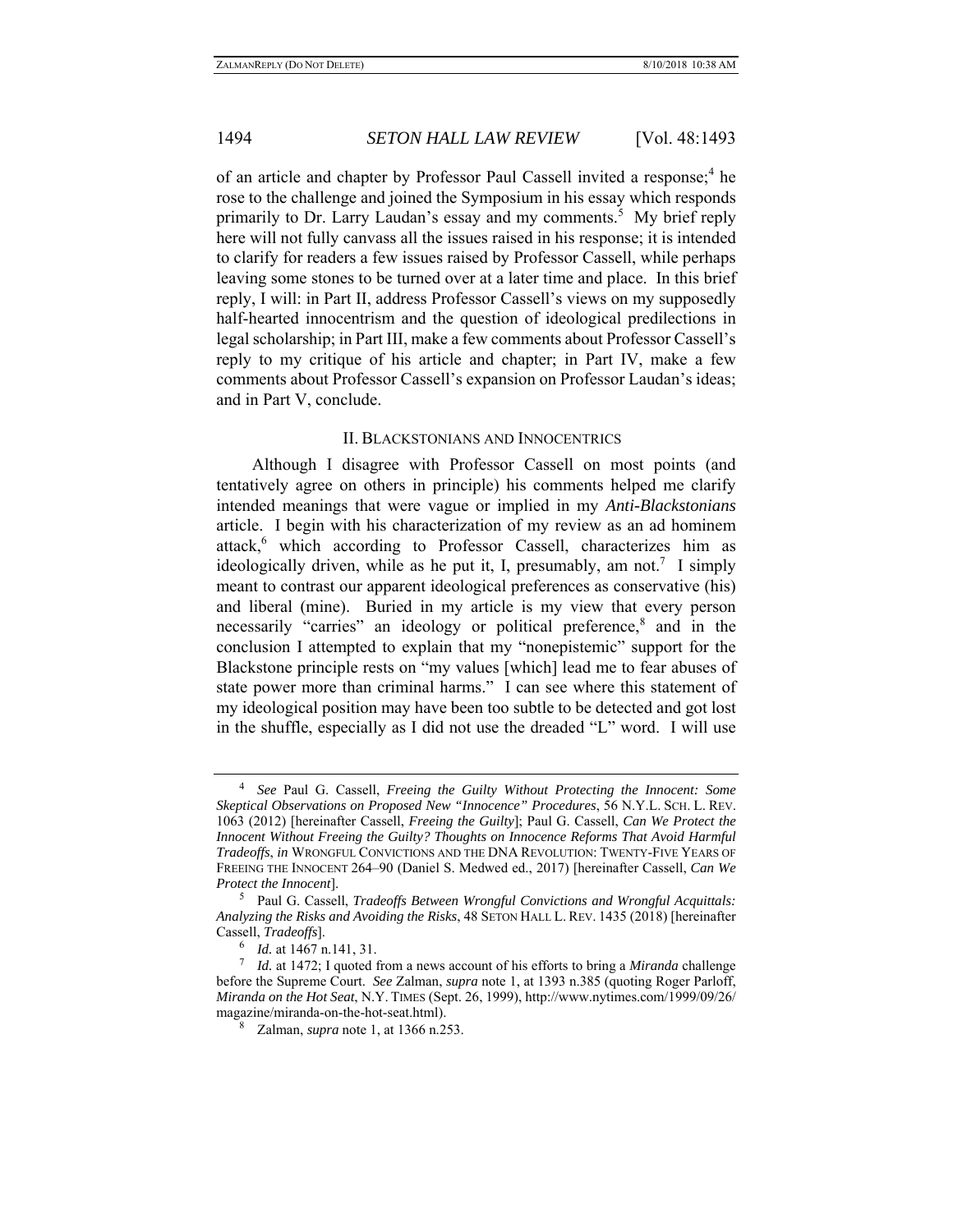this reply in part as a prequel to my article.

To be human is to have cognitive biases and predilections.<sup>9</sup> Among those, we all carry political preferences, which social scientists label "ideologies." Ideology is a loaded word which connotes many things, often negative, but cannot be avoided. Political scientist Judith Shklar ran into a buzz saw of criticism when she offered the view that lawyers have a professional ideology, "legalism"—"the ethical attitude that holds moral conduct to be a matter of rule following."<sup>10</sup> Ideologies can include the familiar left-right spectrum of viewing other people as more or less like "us" so that "we" are more or less willing to share our goods with them. Another ideological spectrum is comfort with state power, from statist (whether on the left or right) to the anti-statist ideologies of anarchy on the left or libertarianism on the right.<sup>11</sup> Other ideological vectors exist so that applying a simple label to a writer (e.g., "liberal"; "conservative") misses a lot of nuance. Having an ideological predisposition does not necessarily drive a person to blindly follow an "ideologically correct" position. Some ideologies are extreme; others are moderate. Some people become "ideologues," while others have leanings that they can set aside to a degree when conducting scientific, legal, or other professional work, or simply living their lives.

It seems to me that we miss a lot of what is important to know if we try to think about criminal justice, Supreme Court criminal procedure rulings, and ideas like the Blackstone principle without considering ideological frames. One of the most valuable such frames for criminal justice analysis is Herbert Packer's "two models" which identified the conflicting ideals and ideas of justices and scholars in the 1960s when the Court was erecting modern criminal procedure. Packer's approach encompasses a kind of a conservative-liberal continuum but in terms that capture the more specific concerns of constitutional lawyers.<sup>12</sup> The "crime control" and "due process" models have had resonance as applied to criminal justice more broadly.<sup>13</sup> Packer also wisely and correctly included broad areas of agreement among "due process" or "crime control" adherents.

<sup>9</sup> DANIEL KAHNEMAN, THINKING, FAST AND SLOW (2011).

 $^{10}\,$  JUDITH N. SHKLAR, LEGALISM: LAW, MORALS, AND POLITICAL TRIALS 1 (reprint ed., Harvard Univ. Press 1986).

<sup>&</sup>lt;sup>11</sup> KENNETH R. HOOVER, IDEOLOGY AND POLITICAL LIFE (2d ed. 1994).<br><sup>12</sup> Herbert L. Packer, *Two Models of the Criminal Process*, 113 U. PA. L. REV. 1 (1964); HERBERT L. PACKER, THE LIMITS OF THE CRIMINAL SANCTION 149–246 (Stanford Univ. Press 1968). In addition to sketching differences between "crime control model" and "due process model" adherents, it is worth recalling that Packer identified areas of agreement between the two models.

<sup>13</sup> Hadar Aviram, *Packer in Context: Formalism and Fairness in the Due Process Model*, 36 LAW & SOC. INQUIRY 237 (2011).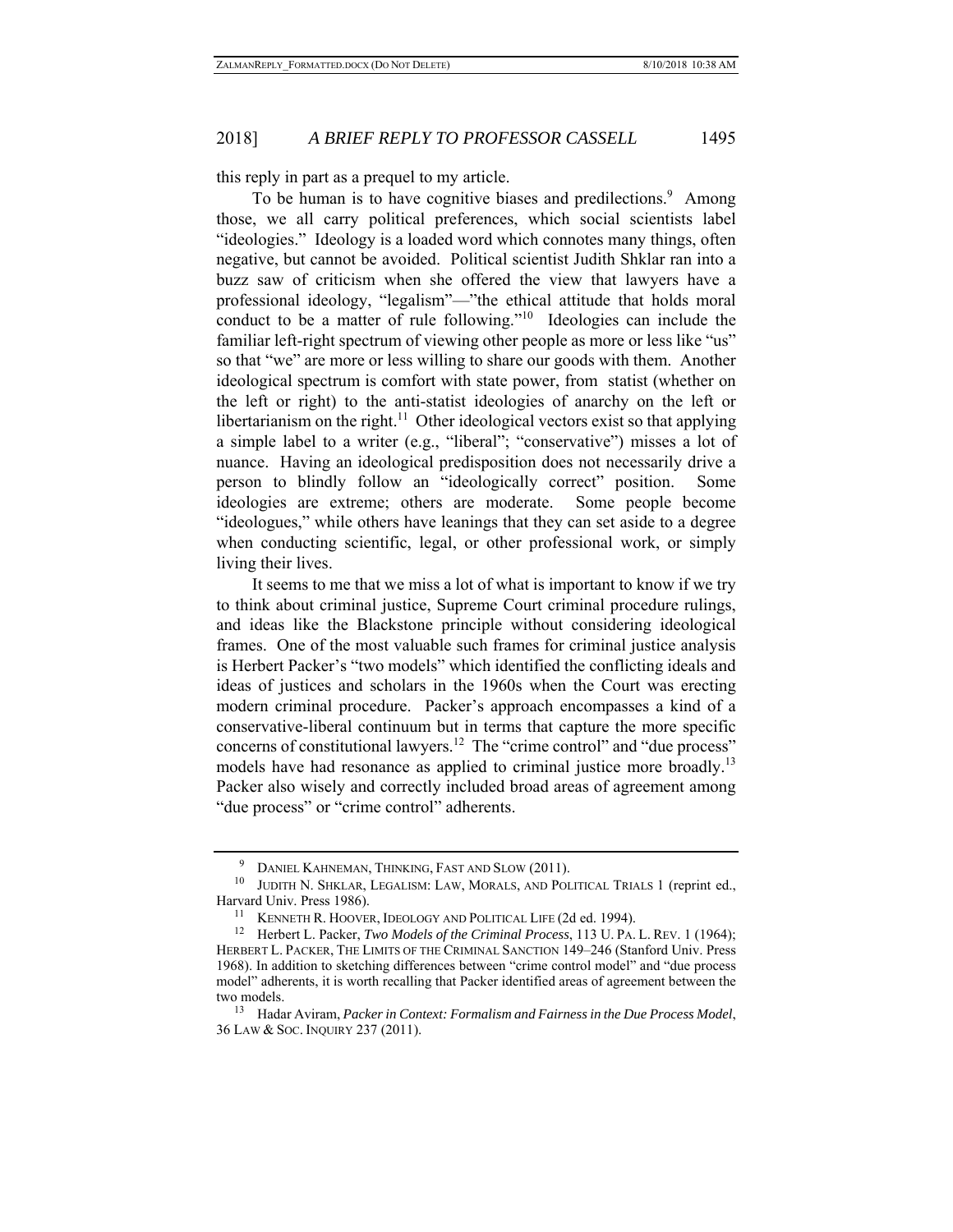From this perspective, I write as, among other things, a criminal justice social scientist/legal scholar who carries a (more or less) liberal or "due process model" perspective. It may be impossible to be *entirely* aware of one's cognitive biases or political leanings, but to deny that they exist seems foolish and may weaken readers' abilities to fully comprehend an author's message.<sup>14</sup> Such awareness is only a starting point for legal or social scholars and for social scientists. The legitimacy of their work is measured by their adherence to the canons of scholarship or the quality of their data collection and analytic strategies. The anti-Blackstonians I critique write mainly in abstract terms, and Laudan and Allen even provide a mathematical proof. Professor Daniel Epps does allow that "one's intuitions here will also depend on underlying views about the relationship between the state and its citizens,"15 and at points, Laudan and Allen express some displeasure with scholars who they view as insensitive to the suffering of serious crime victims, perhaps a muted criticism of liberals. Awareness of one's leanings can help explain why a scholar is drawn to certain subjects and why conclusions not dictated by scientific findings, as is often the case in jurisprudence, go in one direction or the other.<sup>16</sup> Were it otherwise, five-tofour rulings by the Supreme Court, accepted by constitutionalists as expressions of acceptable but contested views about conflicting ideals, would be viewed as beyond the pale of reason.

One's ideology is not easily changed as it "arises in the course of common social experiences" and thus, in a sense, binds one to a collectivity.<sup>17</sup> Shklar subtly hints that her "ideological contribution,"—a "barebones liberalism"—is a "defense of social diversity" and pluralism, which is "common among members of permanent social minority groups."<sup>18</sup> Although the works reviewed in *The Anti-Blackstonians* were written in abstract, theoretical, and formal terms,<sup>19</sup> it makes sense to explore anti-

<sup>14</sup> My model is Shklar, *see supra* note 10, who linked her views on the legitimacy of the Nuremberg War Crimes Trial to the reasons for her attachment to a "barebones liberalism" of social diversity; this attachment, however, is not her argument, which unfolded in a complex and valuable political theoretic and jurisprudential analysis. 15 *See* Zalman, *supra* note 1, at 107, n.535 (quoting Daniel Epps, *The Consequences of* 

*Error in Criminal Justice*, 128 HARV. L. REV. 1065, 1138 (2015)).

<sup>&</sup>lt;sup>16</sup> Natural scientists, of course, also engage in disputes over the accuracy and interpretations of findings.

<sup>17</sup> SHKLAR, *supra* note 10, at 5.

<sup>18</sup> SHKLAR, *supra* note 10, at 5–6. I have pondered this formulation for a long time and have taken it personally as a first-generation American citizen whose parents escaped the Holocaust and arrived in the United States after the Second World War had begun. However, this personal take may only reflect how an individual evaluates his or her experiences in a historical context, thus suggesting that within-group ideological variation could have a genetic basis. *See* ROBERT A. BURTON, ON BEING CERTAIN: BELIEVING YOU ARE RIGHT EVEN WHEN YOU'RE NOT 102–23 (2008).

<sup>&</sup>lt;sup>19</sup> In fairness, this applies more to Epps and Laudan and Allen than to Cassell, although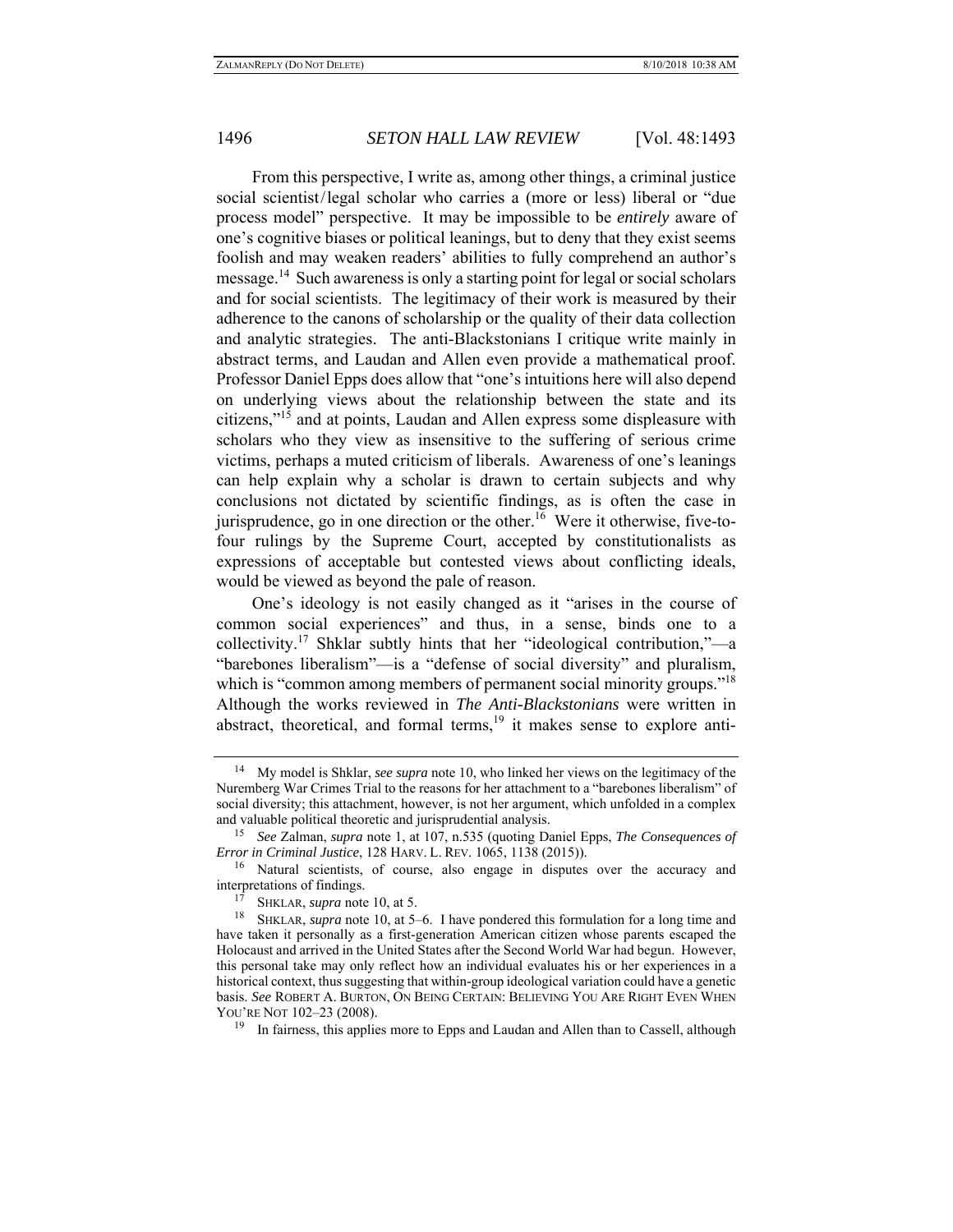Blackstonianism, to a degree, as a cluster of predilections which, because they affect law and criminal justice policy, fit into a more-or-less "crime control model" ideology.<sup>20</sup>

Professor Cassell protests his inclusion as an anti-Blackstonian, and at various points, tries to position me as not a true "innocentric." As to the first point, I explained the basis for my grouping of Epps, Laudan and Allen, and Cassell in the article. Epps defines himself as an anti-Blackstonian in preferring a theoretically neutral criminal procedure. Laudan and Allen's formal adherence to Blackstonianism rests mostly on the concern with a wrongful conviction also being a false negative (i.e., a "wrongful acquittal") in wrong person cases, while Cassell seems to claim near perfection in that his trade-off proposals would almost always convict the guilty and acquit the innocent. But I do not accept Laudan and Allen's and Cassell's versions of Blackstonianism as the genuine article. I wrote:

The overall direction of Cassell's proposals would reduce defendants' procedural protections. I have no doubt that Laudan and Cassell genuinely grieve over false convictions. However, although they claim adherence to a variation of the Blackstone ratio (in Laudan's case) or the Blackstone principle (in Cassell's case), I count them as anti-Blackstonians because despite their claims their programs would (1) seriously weaken defendants' rights, (2) not reduce wrongful convictions, and (3) not enhance public safety. $21$ 

What is of interest is Professor Cassell's definition of innocentrism as a mode of thought that cares *only* about reducing wrongful convictions to the exclusion of other policies (except for trade-offs that increase crime) and his insistence that a scholar who claims to write from an innocentric position must adhere to it, to the exclusion of other ideas. $^{22}$ 

in *Tradeoffs*, *supra* note 5, at 1435, he takes up Laudan's analytic approach with relish.

 $20$  Supreme Court opinions can be written in the most abstract terms that never deviate from legal form, and yet, when examined by political scientists, are seen to align with the politics of the appointing President. *See* LAWRENCE BAUM,IDEOLOGY IN THE SUPREME COURT (Princeton Univ. Press 2017). 21 Zalman, *supra* note 1, at 1327 n.15. 22 Although this is the gist of his critique of my positions, it goes against his third

criterion for how an "innocentric" might proceed; by (1) asking if a proposal reduces wrongful convictions, (2) weighing any costs of increasing crime by releasing the guilty, and (3) asking if any competing values "such as constitutional requirements . . . clearly outweigh the presumption in favor of proposal (sic) that would otherwise protect the innocent." *See* Cassell, *Tradeoffs*, *supra* note 5, at 1346. A weakening of constitutional restraints on the government's penal authority is such a competing value.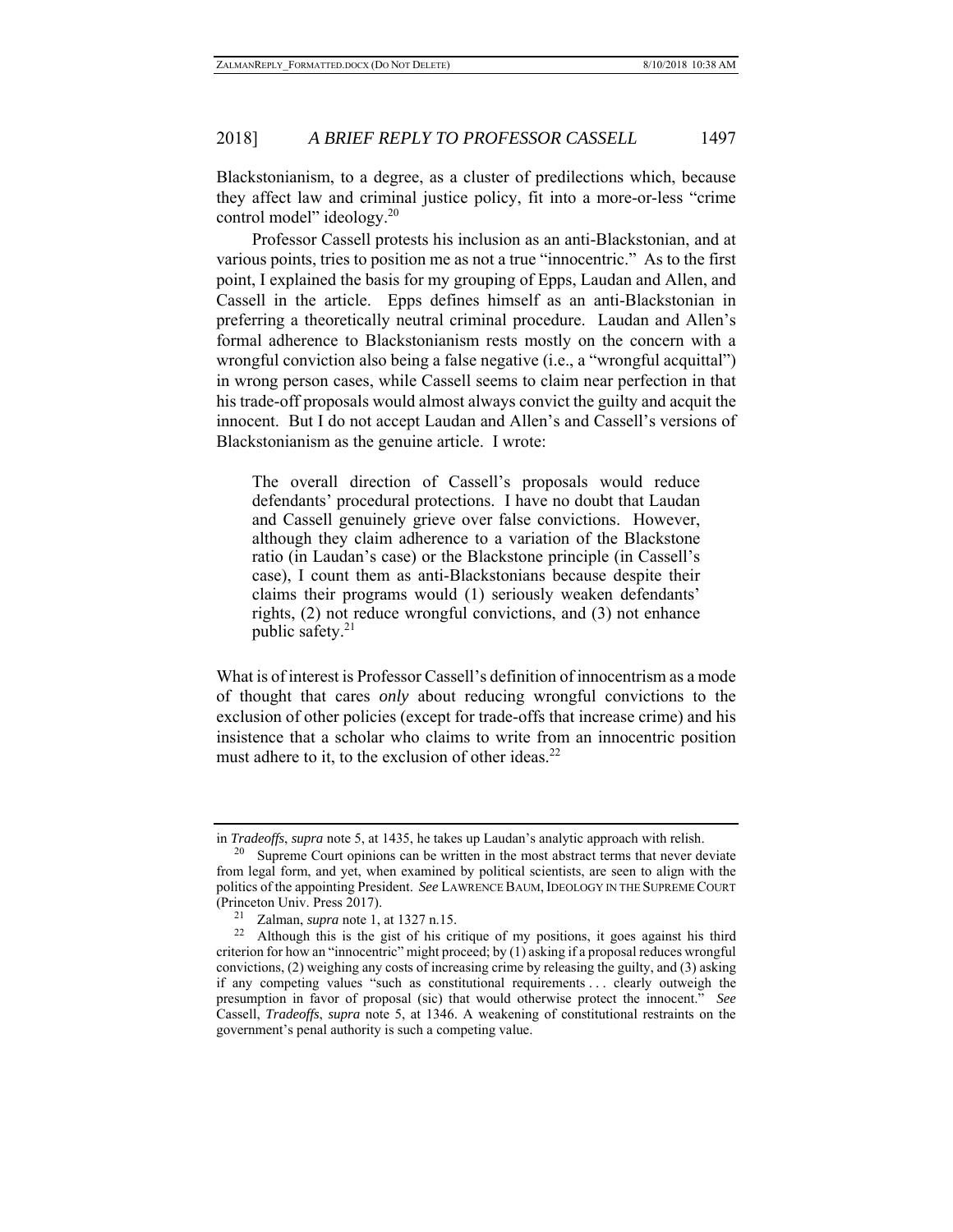The need to explain to myself my adherence to this vision of the Blackstone principle led me at the conclusion of *The Anti-Blackstonians* to admit that if push comes to shove I will accept the possibility of some guilty going free to maintain a criminal procedure that strengthens civil liberty by limiting the exercise of undue state power. This civil rights orientation is an expression of my liberalism. However, the bulk of my analysis argues that the anti-Blackstonians are wrong in most respects in their assessments of trade-offs. Epps's empirical justifications are far too thin to support his argument.<sup>23</sup> Laudan's analysis is almost entirely ignorant of incapacitation analysis and his proposals, in addition to trashing constitutional rights wholesale, would likely increase crime and misery if adopted.<sup>24</sup> Cassell's proposals, despite his assertions, would do little or nothing to reduce wrongful convictions, a position I advanced in my article in this Symposium.<sup>25</sup>

Professor Dan Medwed coined the term "innocentrism," which stands, to a degree, outside the defense attorney ethic of not caring about guilt or innocence, but valorizes policies that improve criminal justice diagnosticity. Innocentrism makes sense only (or mostly) in the context of the modern innocence movement, which has the dual goal of exonerating factually innocent clients and establishing policies that tend to reduce wrongful convictions. The latter goal includes improving the accuracy of police work, forensic science analysis, and prosecution decisions. Reforms that accomplish these ends will not only tend to reduce wrongful convictions but will make the (accurate) conviction of serious criminals more likely.<sup>26</sup> Thus, innocentrism may discomfort some liberal legal scholars or defense attorneys who would support only accuracy reforms that favor defendants. $27$ Toward the end of Professor Medwed's article, writing to defenders, he does not pose innocentrism as an exclusive ideology: "What criticisms from the left occasionally appear to lack is an appreciation for innocentrism as a

<sup>23</sup> Zalman, *supra* note 1, at Part III.A. 24 Zalman, *supra* note 1, at Part III.B.

See Zalman, *supra* note 1, at Part III.C. I will add a few brief comments regarding my critique of Professor Cassell's article and chapter in Part II below in response to his reply, but I have no desire to expand my Reply into a full-blown reiteration of my positions in *The Anti-Blackstonians* or engage in a continuing debate in this venue.

 $26$  Laudan and Cassell put possible trade-offs at the front of their analysis. My short conclusion is that trade-offs are theoretically possible and surely do occur; that Laudan's analysis of trade-offs is hypothetical and based on a significant misunderstanding of the criminal justice process; that Cassell's are either wrong or short of the mark (see part (2)), and that in the real world of agency practice and resource allocation and legislative policy making, innocentric reform proposals will be subjected to close analysis and withering criticism and will usually be rejected or if passed held to the most minimal terms.

<sup>27</sup> *See, e.g.*, Robert P. Mosteller, *Protecting the Innocent: Part of the Solution for Inadequate Funding for Defenders, Not a Panacea for Targeting Justice*, 75 MO. L. REV. 931 (2010).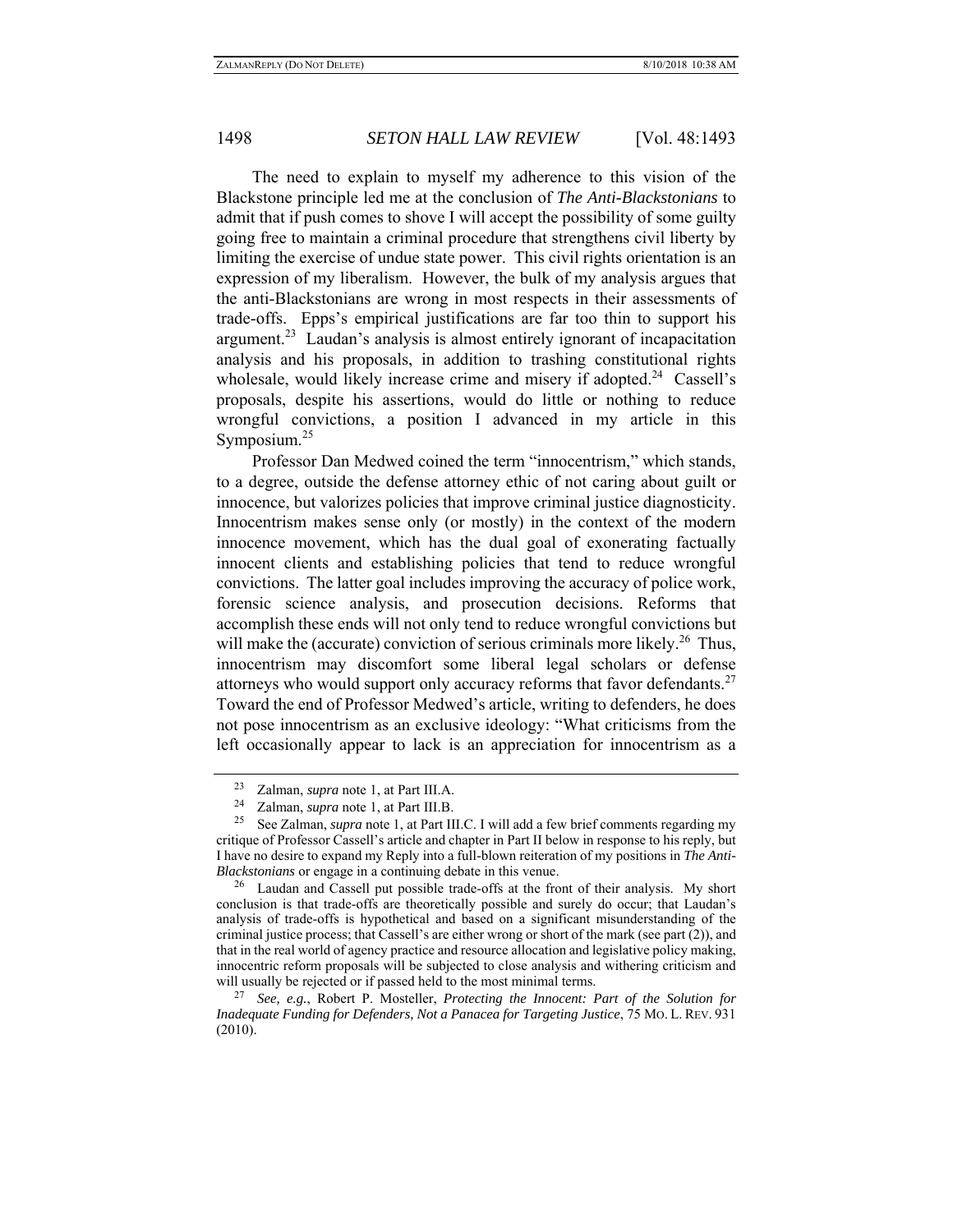corollary to—not a replacement for—traditional defense theories; innocentrism simply provides another powerful tool in the strategic woodshed."28 Professor Medwed might not be a true innocentric in Professor Cassell's view, although some thought can be given to whether innocentrism applies equally to "innocence lawyering"<sup>29</sup> as to innocence reform.

As I noted, Professor Cassell takes me to task at several points for not being a thoroughgoing innocentric along the lines he lays down. This is odd as his third criterion for how "an innocentric might proceed in evaluating a reform proposal" is: "Do any competing values—such as constitutional requirements or other concerns—clearly outweigh the presumption in favor of proposal that would otherwise protect the innocent.<sup>330</sup> As I have already stated, my liberal values, born of a sense of being, in Shklar's terms, the member of a permanent social minority group, leads me to favor limits on the state's penal apparatus that could threaten (my) civil liberties. But given the complexity of academic writing that can obscure or complicate the ideological roots of an author's thinking, it is helpful to qualify many statements in the spirit of "more or less." I might be more willing than a Medwed or a Mosteller, among the defense-leaning innocentric scholars, to favor policies that make the prosecutor more proficient; likewise, Cassell may advocate positions that hide-bound prosecutors would oppose as too "liberal."<sup>31</sup> Nevertheless, in my estimation, most of Professor Cassell's proposals made in the article and chapter that I reviewed, will not reduce wrongful convictions; I reject them on empirical or epistemic grounds, and if they hold the seeds of weakening constitutional protections, I reject them under his criterion number three (i.e., non-epistemic grounds).

Having come out of the ideological closet as a liberal (of sorts), $32$  I briefly explain my innocentrism. Professor Cassell labels me an innocentric and defines it rigidly, but does not quite get the gist of my self-definition. What I wrote was: "As a self-defined innocence scholar, I analyze the works

<sup>28</sup> Daniel S. Medwed, *Innocentrism*, 2008 U. ILL. L. REV. 1549, 1566 (2008). Professor Cassell may have been writing too fast to notice this when he wrote "Medwed never addressed what to do if the values associated with innocentrism conflicted with other values." Cassell, *Tradeoffs*, *supra* note 5, at 1466.

<sup>29</sup> *See* D. Michael Risinger & Lesley C. Risinger, *The Emerging Role of Innocence Lawyer and the Need for Role-Differentiated Standards of Professional Conduct*, *in* CONTROVERSIES IN INNOCENCE CASES IN AMERICA 123–38 (Sarah Lucy Cooper ed., 2014).

<sup>30</sup> Cassell, *Tradeoffs*, *supra* note 5, at 1466.

<sup>&</sup>lt;sup>31</sup> In his reply, Cassell notes that he has opposed mandatory minimum sentences and favored strengthening a defendant's double jeopardy protections and other liberal positions. *See* Cassell, *Tradeoffs*, *supra* note 5, at 1467.

<sup>&</sup>lt;sup>32</sup> *E.g.*, I believe that punishment theory needs to include a retributive base, although I favor the mildest punishments that are feasible to achieve several criminal justice and societal goals. From this heterodox, or perhaps idiosyncratic posture, I infer that every person (and writer) exhibits ideological variations of ideas that limit the precision of general labels.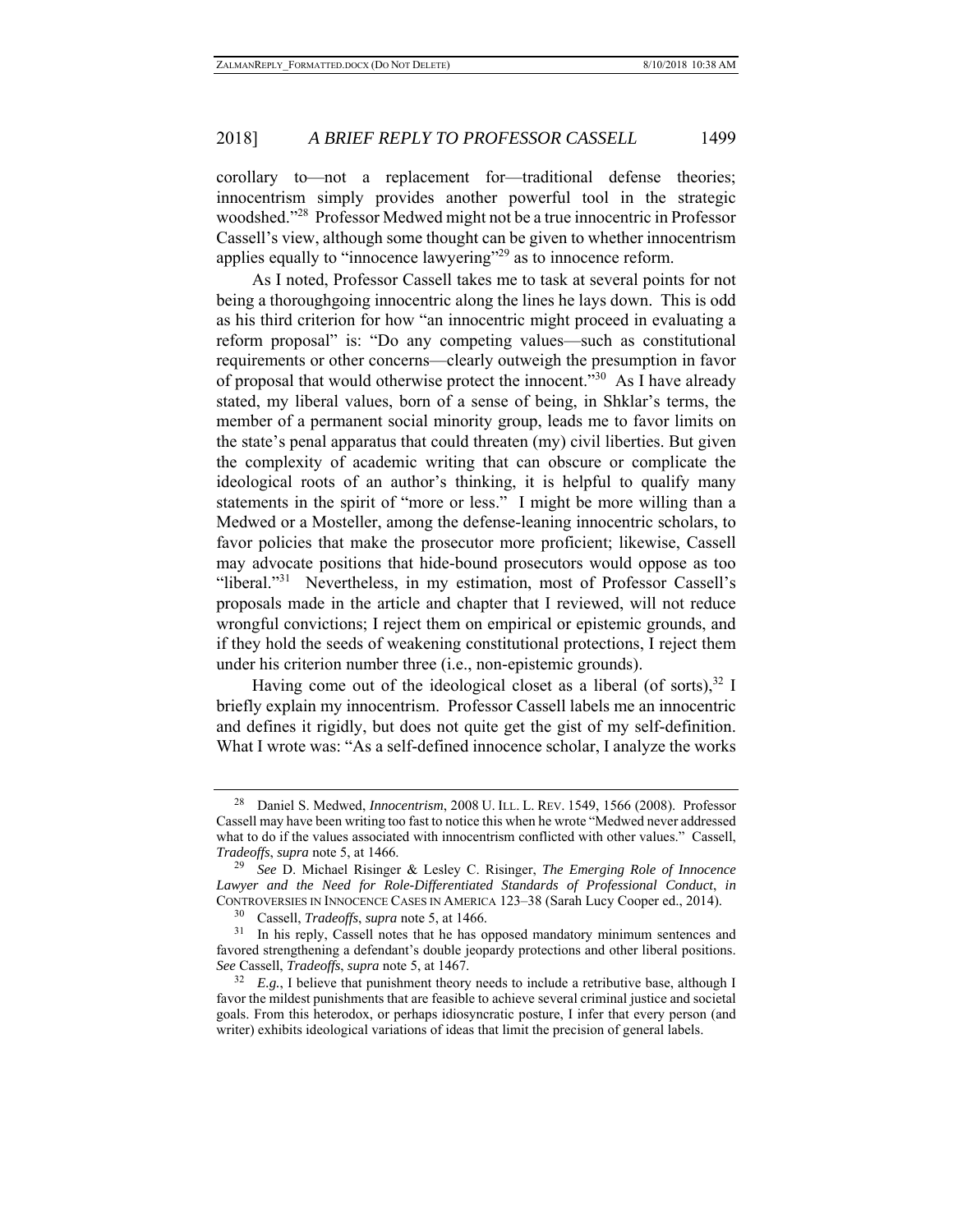of Epps, Laudan and Allen, and Cassell from an "innocentric" perspective."<sup>33</sup> I am first a criminal justice scholar, with a grounding in law and social science, who has since 2005 studied the innocence movement and written about wrongful conviction in both legal and scientific journals. 34 I placed my identification with innocentrism in scare quotes, which implies an agreement with Professors Medwed's and Findley's analyses that differentiates innocence policy from the kinds of policy stances associated with the criminal defense bar. Innocentrism is not some kind of sect that requires my suspension of disbelief in evaluating ideas, whatever their source. The relatively new social science of criminal justice engages in peerreviewed research that explores the way in which many elements of criminal justice operate; where deficiencies (functional and normative) occur, reforms are advocated.<sup>35</sup> From this role orientation and my ideological position, I value several (possibly competing) goals: fewer wrongful convictions; greater ability to accurately identify and prosecute serious crimes; impose the least harmful punishments needed to achieve a safe society; effective government and social welfare policies that either are designed to reduce crime or will have crime-reducing effects; non-violation of constitutional or human rights by law enforcement. There are trade-offs and hidden costs to all such goals. Resources are always scarce and the competitive policy process does not always generate the most rational policies. Cost-benefit analysis is one potentially beneficial tool of policy analysis among others, although the technique has its own limits and hidden costs.<sup>36</sup> Thus, while trade-offs between some of these goals surely exist, and while analysis is needed even if not perfect, my general view is that innocence (or innocentric) reforms proposed to date, do not have a crime enhancing effect.

With these generalities in place, my analysis of the anti-Blackstonians from *my* "innocentric perspective" simply indicates a leaning that favors criminal justice policies that strengthen the ability of police, forensic science

<sup>33</sup> Zalman, *supra* note 1, at Part III.B.

<sup>&</sup>lt;sup>34</sup> I do not practice law; I have been formally retired from the New York Bar for many years, and earned a Ph.D. in Criminal Justice from the State University of New York in 1977.

<sup>&</sup>lt;sup>35</sup> The discipline of criminal justice as a social science arguably emerged from federal funding that began in the 1970s and includes the policy-oriented work of criminologists. In recent years, the quality of crime and policy research has risen considerably, as can be seen by publications in such journals as *Justice Quarterly*, *Criminology*, *Criminal Justice Policy Review* and *Criminology & Public Policy*. 36 Darryl K. Brown, *Cost-Benefit Analysis in Criminal Law*, 92 CAL. L. REV. 323 (2004).

*See also* 4 CRIMINOLOGY & PUB. POL'Y (Nov. 2005), https://onlinelibrary.wiley.com/toc/ 17459133/4/4 (consisting of an editorial introduction, a research article, and five commentaries, and exploring the "role of the cost-of-crime literature"). That issue raises several concerns and criticisms of the methodologies employed and the omission of considerations of equity and fairness in some cost-of-crime estimates that undergird costbenefit analyses of criminal justice policies.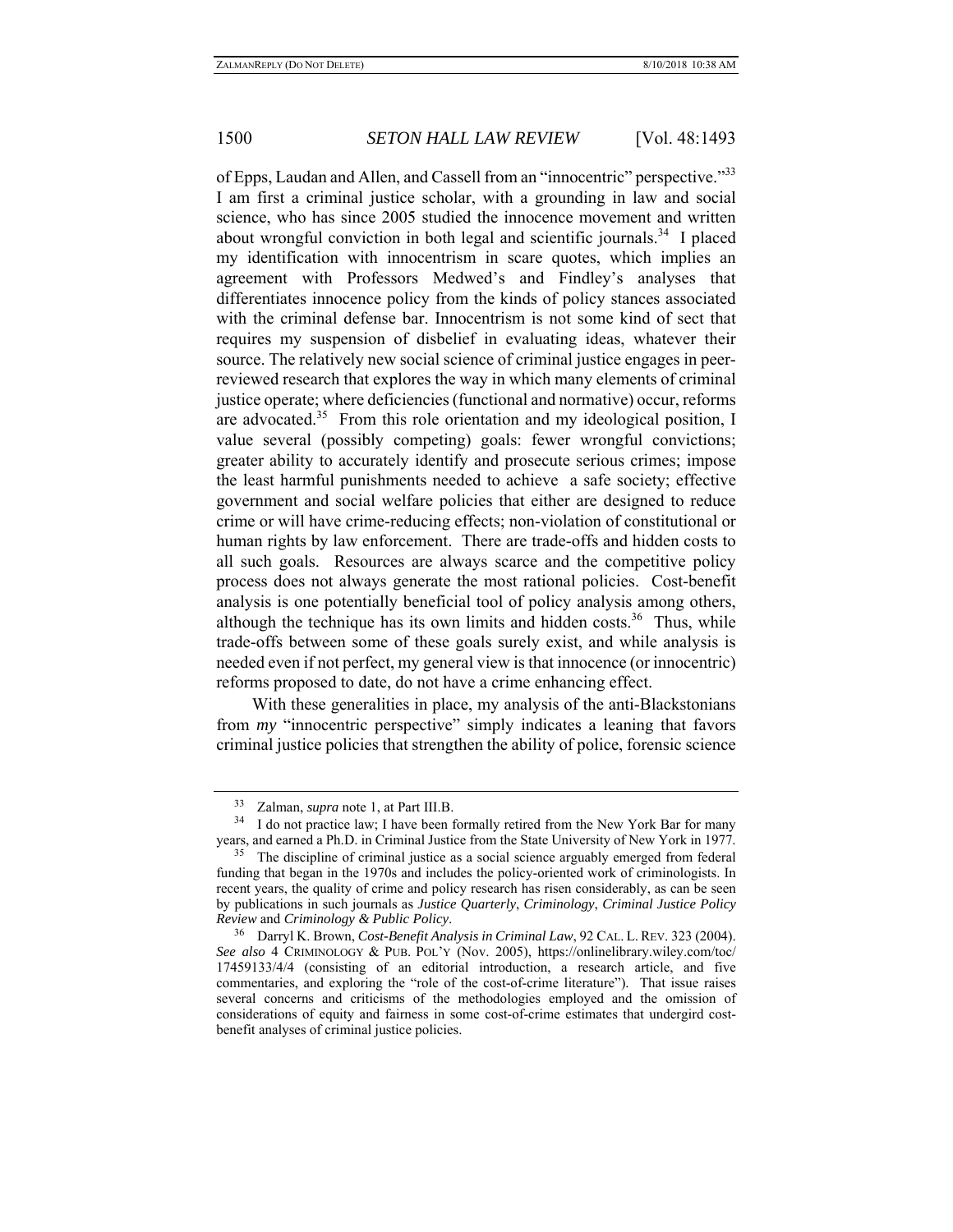and prosecution to detect and convict guilty parties even if some in the defense attorney camp would not. And if the conclusion to my article placing the value of limiting excessive governmental power in criminal justice above crime control if necessary (although measuring both categories is not easy)—is not truly innocentric in Professor Cassell's eyes, so be it. But I thank him for helping me to clarify my position. Whatever my position ("innocentrism plus"?), it does not mean that I have to believe in Professor Cassell's assertions.<sup>37</sup>

This leaves the question of whether Professor Cassell's approach can legitimately be seen to fit into Packer's "crime control" model, labeled "conservative" for convenience, with all the qualifications that a simple label cannot fully encompass the work of a mature scholar. He seems to have none of it. He writes that I try "to undercut [his] proposals by leveling the ad hominem attack that they 'derive from a conservative, crime control model vision' of criminal justice." He has a point when he wrote (in our earlier exchange) that I do not support this assertion. I thus amend my (earlier) reply. I base my assertion on the famous work of Professor Cassell and attorney, now Justice, Stephen Markman,<sup>38</sup> which vigorously attacked the work of Hugo Bedau and Michael Radelet, who claimed that a number of twentieth century death sentences were handed down against innocent defendants.<sup>39</sup> In their reply to the Bedau-Radelet study, Markman and Cassell asserted their belief that "the risk [of sentencing innocent defendants to death] is insignificant, in the sense that it is statistically minuscule and also in the sense that it does not affect the validity of our society's considered judgment that the benefits of capital punishment outweigh the costs."<sup>40</sup> As for his recent article and chapter on wrongful conviction, which was the focus of my criticism, he takes positions to eliminate the Fourth Amendment exclusionary rule and abolish the Miranda rule. These are famously identified as conservative/crime control policies. As I noted in *The Anti-Blackstonians*, they were key components of the Truth in Criminal Justice series of articles that emanated under Justice Markman's direction in the Attorney Generalship of Edwin Meese in the Presidency of Ronald Reagan.<sup>41</sup>

<sup>&</sup>lt;sup>37</sup> Professor Cassell seems genuinely surprised that I do not join his purportedly innocentric ideas and chalks my opposition up to my adoption of "competing values." *See* Cassell, *supra* note 5, at 1466.

<sup>38</sup> *See* Stephen J. Markman & Paul G. Cassell, *Protecting the Innocent: A Response to the Bedau-Radelet Study*, 41 STAN. L. REV. 121(1988). I began my analysis of Professor Cassell's article and chapter on innocence issues with a sketch of this early work by Markman and Cassel. At present, Markman is a justice of the Michigan Supreme Court.

<sup>39</sup> Hugo Adam Bedau & Michael L. Radelet, *Miscarriages of Justice in Potentially Capital Cases*, 40 STAN. L. REV. 21 (1987).

<sup>40</sup> Stephen J. Markman & Paul G. Cassell, *Protecting the Innocent: A Response to the Bedau-Radelet Study*, 41 STAN. L. REV. 121, 122, n.3 (1988). 41 Zalman, *supra* note 1, at Part III.C. In a lengthy footnote, Professor Cassell points to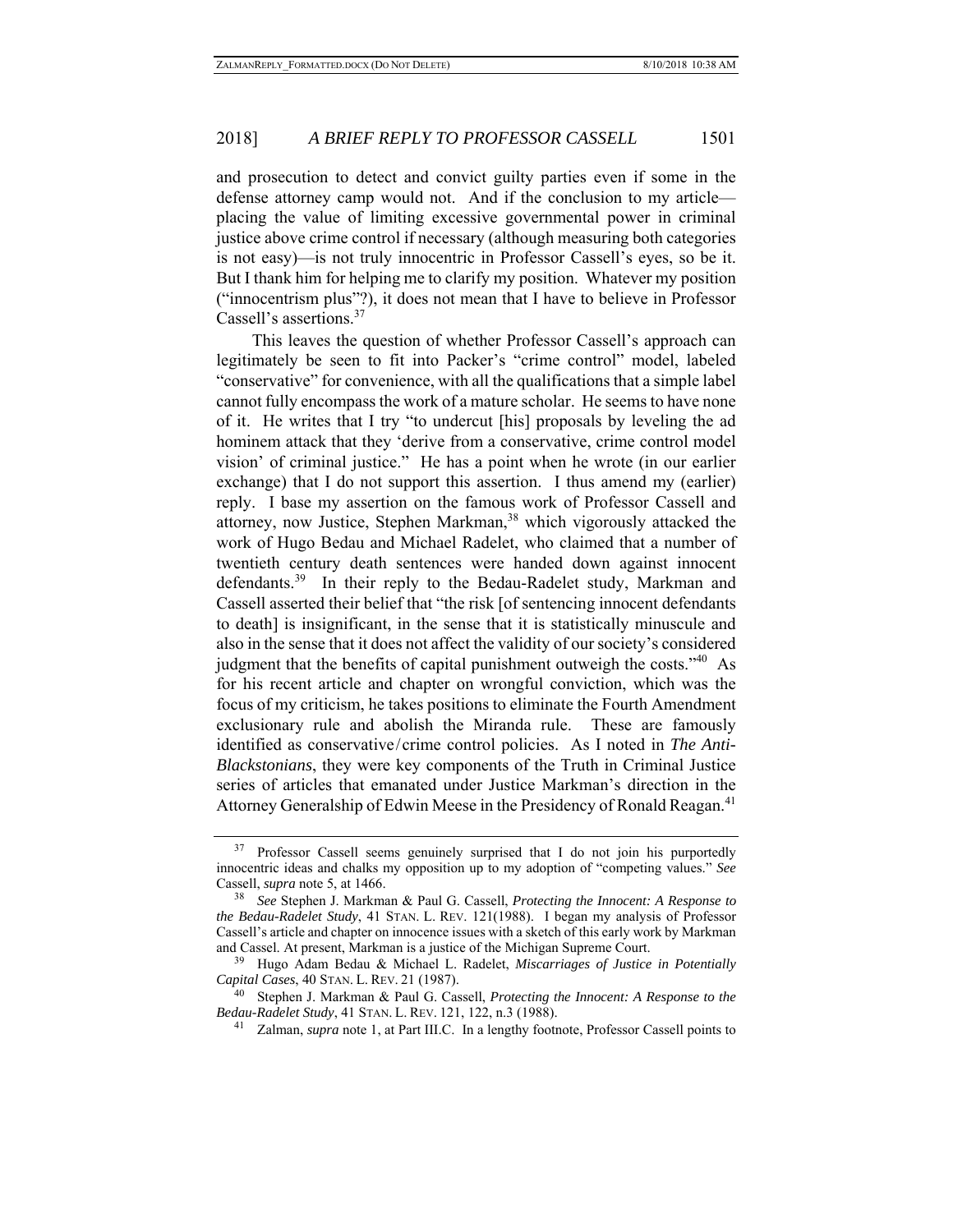If Professor Cassell's position does not reflect a conservative/crime control ideology of criminal procedure, then I do not know what does.

Yet, in our exchange, Professor Cassell provides evidence of his work as a scholar and decisions as jurist that supports defendants' rights.<sup>42</sup> Such variation supports an important and often overlooked feature of Packer's two-model analysis, namely that there are significant areas of agreement among proponents of the two models. Further, within the area of constitutional criminal procedure there are a number of cases in which jurists who undoubtedly have general ideological predilections have written opinions, whether for doctrinal or prudential reasons, appear to not be aligned with the judge's "typical" orientation.<sup>43</sup> Such variations reflect the reality that legal reasoning in general involves complex intellectual exercises requiring the application of elastic modes of jurisprudential thinking to variable fact situations. In these undertakings, while ideological predilections generally align with direction of authors' writings, scholars and judges (at least in non-autocratic polities) retain such intellectual independence and integrity so that their decisions and writings do not adhere to a "party-line." My own evaluation of Professor Cassell's articles on issues related to broad issues of innocence is that they reflect a degree of "innocence skepticism" that goes beyond valuable corrections to the risk of justice system errors that release factually guilty defendants or errors in innocence work, $44$  and make erroneous conclusions that are driven by a

several academic and judicial positions he has taken that present as "liberal." As indicated, I do not assert that ideological predilections are necessary monolithic, and for most scientists and academics, predilections tend to be muted or complicated, but it seems foolish to me to

deny their existence.<br><sup>42</sup> *See* Cassell, *Tradeoffs*, *supra* note 5, at 1467 n.141.<br><sup>43</sup> *F o* Chief Justice Warren's majority oninion in T

<sup>43</sup> *E.g.*, Chief Justice Warren's majority opinion in Terry v. Ohio, 392 U.S. 1 (1968); Justice Brennan's majority opinion in Schmerber v. California, 384 U.S. 757 (1966); Justice Scalia's majority opinion in Arizona v. Hicks, 480 U.S. 321 (1987); and Justice O'Connor's dissenting opinion in Illinois v. Krull, 480 U.S. 340 (1987).<br><sup>44</sup> The innocence movement does not deny that errors can be made by those who work

to exonerate the wrongfully convicted. In the well-attested case of Roger Coleman, postexecution DNA analysis connected him to the rape-murder for which he was executed. To the great credit of James McCloskey, director of Centurion Ministries who worked to clear Coleman, as soon at the truth was known, McCloskey issued a candid press release acknowledging his error and the vital importance of seeking the truth. *See* Press Release, James C. McCloskey, Exec. Dir., Centurion Ministries, Inc., On the Roger Coleman DNA Testing Results (Jan. 12, 2006), http://centurion.org/\_faq/coleman-roger-press-release.pdf. Another troubling case in which an exoneration is questionable is that of Anthony Porter, which Cassell identified in his article. *See* Cassell, *Tradeoffs*, *supra* note 5, at 10 n.57. These examples indicate that all criminal case analyses are subject to error. Innocence organizations, however, routinely screen out requests for assistance from prisoners who do not appear to be innocent. *See* Gwendolyn Carroll, *Proven Guilty: An Examination of the Penalty-Free World of Post-Conviction Testing*, 97 J.CRIM.L.&CRIMINOLOGY 665 (2007). The National Registry of Exonerations welcomes any information regarding the exonerations it posts and stands willing to reconsider its conclusions.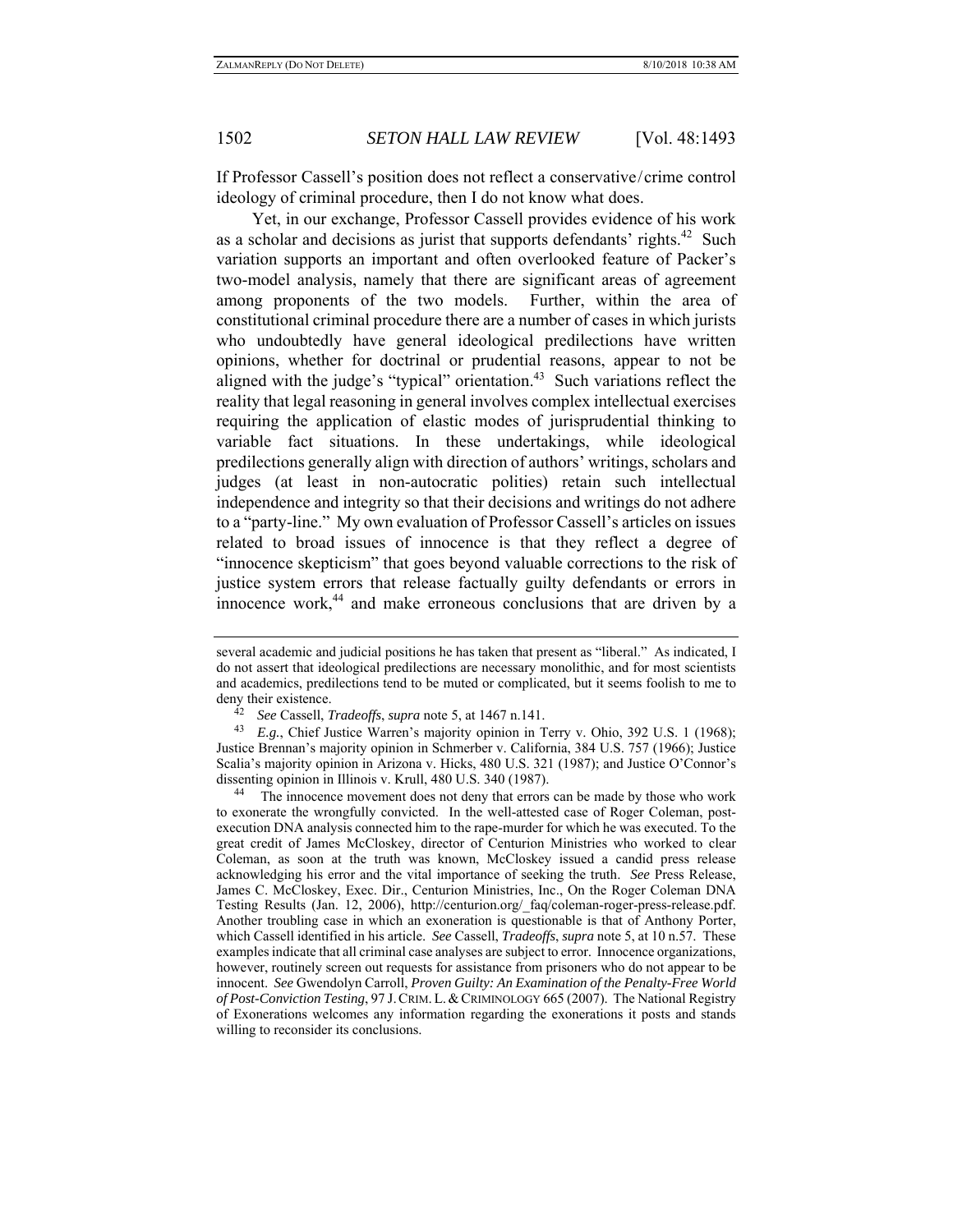more-or-less conservative, crime control orientation.

## III. A BRIEF AND PARTIAL REPLY TO SOME OF PROFESSOR CASSELL'S POINTS

Professor Cassell's reply article necessarily reprises some of his arguments in his prior article and chapter.45 I don't intent to engage in a full scale development of any counter-arguments or repeat the critique in my main article. His rather lengthy reply seems to dare me to come out of hiding and enter an extended (and perhaps continuing) debate on his counter- points. For the most part, I rest my arguments on what I wrote in *The Anti-Blackstonians*, but I will add or emphasize a few points

#### A. *Trade-offs Are Inevitable*

No one can rationally disagree that efforts to decrease wrongful conviction might in some cases allow the guilty to escape, or, conversely, that the large-scale enterprise to enforce the law and convict the guilty routinely generates wrongful convictions. Innocence lawyers (and prosecutor's offices' conviction integrity units) focus on the latter problem, while prosecutors are rightly concerned (acting within the bounds of law) to prevent the former in legal practice. When it comes to policy advocacy the innocence movement and aligned independent scholars (me included) focus on the latter issue. It is in the abstract a good thing that some scholars take what seems to be a minority position in the field of innocence scholarship and pose the question of whether innocence reforms might *on balance* do more harm than good. In the execution, however, I have a number of concerns with Professor Cassell's ideas, which led to my criticism in *The Anti-Blackstonians*.

Various proposed and enacted innocence reforms, which are only beginning to come on line, should be examined for possible unexpected consequences. But some of Professor Cassell's proposals for modifying the procedural landscape of criminal justice have been implemented and tested. Building on extant scholarship he claims that eliminating procedural challenges under the Fourth Amendment exclusionary rule and *Miranda* will free up defense attorney time to focus on factual issues, without allowing for additional resources (money<sup>46</sup>) to reduce excessive caseloads and increase investigative services for defendants. I am skeptical that the expected time saving will result in more robust lawyering, and Professor Cassell's assertions do not make it so. However, in contrast to this hypothetical

<sup>45</sup> Cassell, *Freeing the Guilty*, *supra* note 4; Cassell, *Can We Protect the Innocent*, *supra* note 4.

<sup>46</sup> Cassell, *Tradeoffs*, *supra* note 5, at 1485.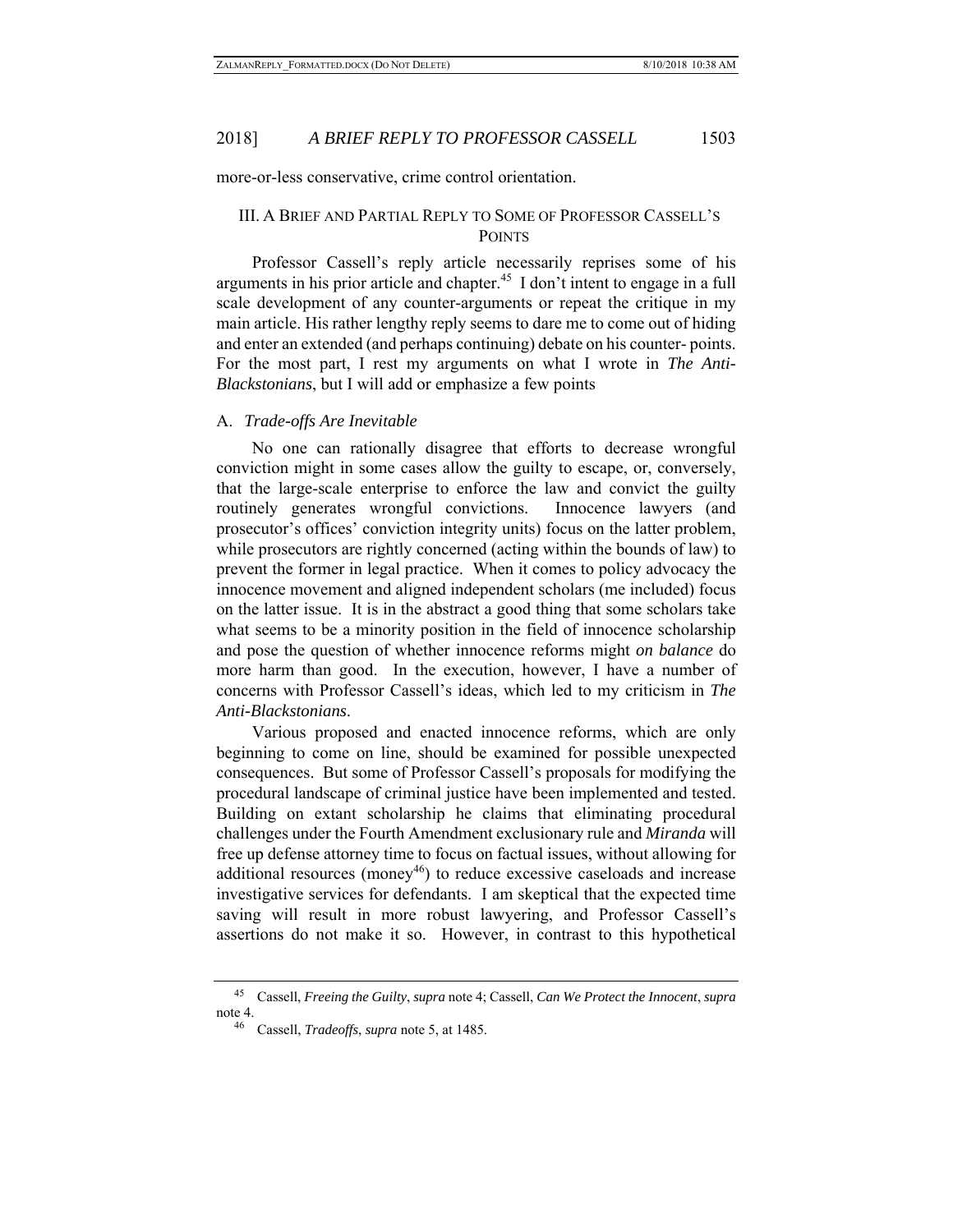improvement, historical analysis can support the thesis that the Supreme Court's watering down of constitutional protections since 1972 has enabled police and prosecutors to engage in "wars" on drugs crime that resulted in mass incarceration. Procedural rights minimization has not alone led to the socially dysfunctional expansion of the American correctional apparatus (i.e., mass incarceration), but it has been a contributing factor.<sup>47</sup>

Is this issue orthogonal to wrongful convictions? A hard-to-test hypothesis but one worthy of consideration is that the war on crime/drugs overwhelmed the criminal justice system with less serious cases that caused more false convictions and fewer accurate convictions than would otherwise have resulted. The mechanisms included the judicial attenuation of exclusionary rules that sapped defense lawyers' abilities to fight against expanded drug arrests and draconian penalties for drug crimes. Thus, not only has mass incarceration harmed America's economy and deepened racial animosities, but has diverted the attention and resources of law enforcement, forensic science (burdened with testing drugs), and prosecutors from addressing serious violent and property crimes.<sup>48</sup>

## B. *Abolishing the Fourth Amendment Exclusionary Rule*

Professor Cassell's reply does not acknowledge that the exclusionary rule today, after two generations of evisceration by the Supreme Court, is a hollow shell of what was envisaged by Warren Court justices. Worse, from an innocentric perspective, he avoids the data I adduced showing that search and seizure practice, unrestrained by effective legal challenges, today allows the police to plant illegal evidence on innocent people, creating many wrongful convictions.<sup>49</sup> I may have been too fast in dismissing out of hand some jurists' suggestion of yesteryear that the exclusionary rule be replaced by administrative control measures,<sup>50</sup> dismissing them simply as rightsstripping stalking horses. I assume that such proposals were made in good faith. Indeed, based in part on research, I support administrative measures as being more effective in shaping the law-following behavior of police than

<sup>47</sup> *See* ERNEST DRUCKER, A PLAGUE OF PRISONS: THE EPIDEMIOLOGY OF MASS INCARCERATION IN AMERICA (New Press 2011). A packed bookcase of works on the ills of mass incarceration exists.

<sup>48</sup> Hannah Laqueur et al., *Wrongful Convictions, Policing, and the 'Wars on Crime and Drugs*,*' in* EXAMINING WRONGFUL CONVICTIONS: STEPPING BACK, MOVING FORWARD 93–107 (Allison D. Redlich et al. eds., 2014).

 $49$  More than 1800 "group exonerations" have been identified by the National Registry of Exonerations. *See* Samuel Gross et al., *Race and Wrongful Convictions in the United States*, NAT'L REGISTRY OF EXONERATIONS, at 20–26 (Mar. 7, 2017), https://www.law.umich.edu/special/exoneration/documents/race\_and\_wrongful\_convictions .pdf.

<sup>50</sup> *E.g.*, Chief Justice Burger's proposal in Stone v. Powell, 428 U.S. 465, 500–01 (Burger, C.J., concurring).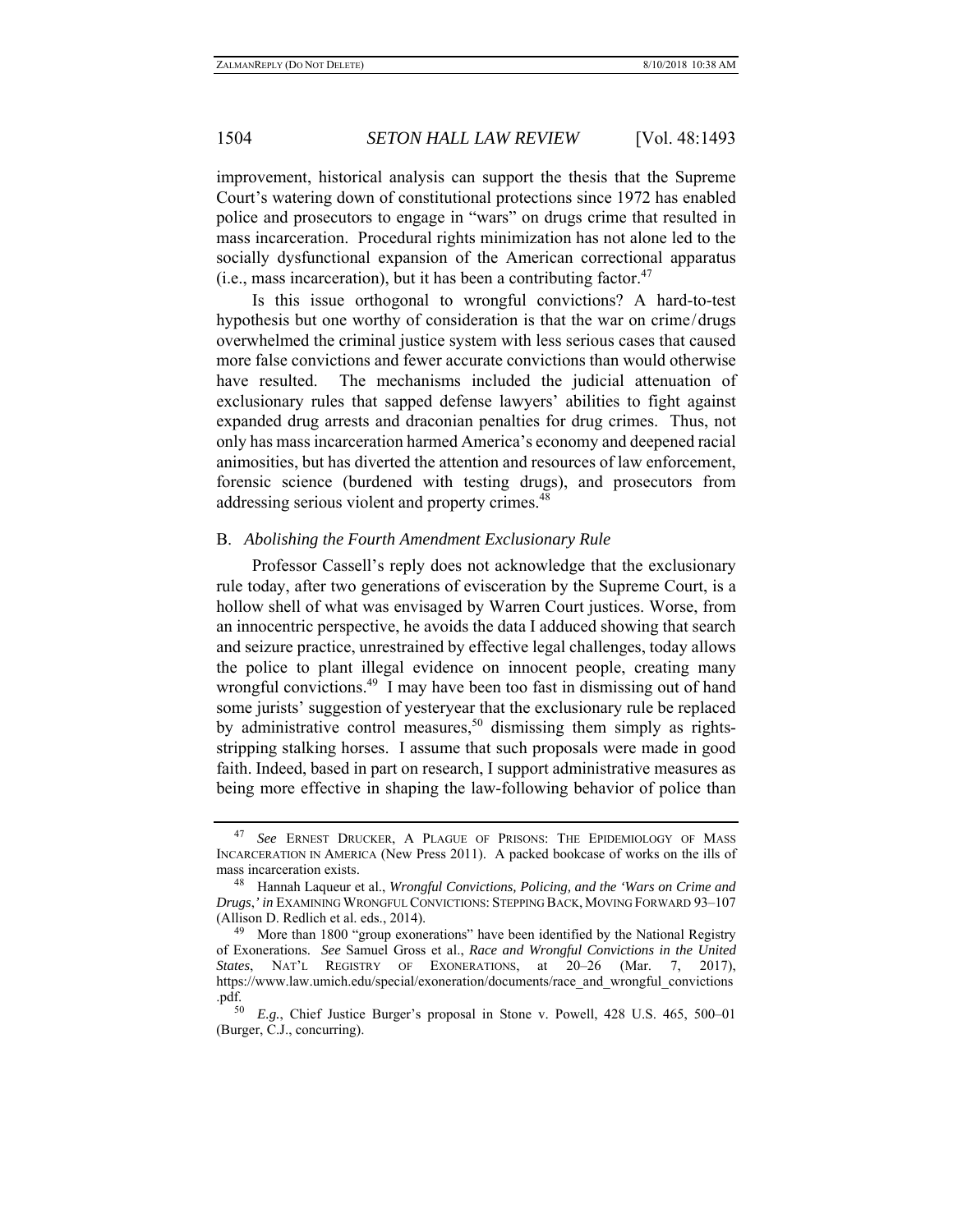the exclusionary rule. The exclusionary rule, however, remains useful as a legal backstop to enforce constitutional rights and a robust Fourth Amendment provides police officials with a reason to enact meaningful administrative rules. Where stakes are high, redundancy has value. Professor Cassell seems mired in past examples. I would suggest that he look into research supporting the benefits of devices like community review boards, early intervention models and federal consent decrees in his desire to ensure that police do not violate constitutional rights and are not under such lax procedures that that they feel free to corruptly plant incriminating evidence on innocent people.<sup>51</sup> Such devices to ensure police lawabidingness should reduce the opportunities police have to use their search and seizure powers to create wrongful convictions.

I will add, without extended constitutional exegesis, that I believe that retaining the Fourth Amendment exclusionary rule and the *Miranda* exclusionary rule tends to restrain excessive police power and uphold the rule of law. My "search and seizure philosophy," derived in large measure from Professor Heffernan's analysis, is that the Fourth Amendment is incoherent without the exclusionary rule,<sup>52</sup> and that the four dissenters in *Herring* had the better argument.<sup>53</sup> At some future point, I am confident that the Supreme Court, removed from the political fires that unduly politicized criminal procedure protections,<sup>54</sup> will restore the rule and repair the damage to the Fourth Amendment. That said, this is not the place to reprise the huge doctrinal debate over *Miranda* and the exclusionary rule as Professor Cassell seems to be eager to do. My position is based on my legal perspectives on the Fourth Amendment exclusionary rule and *Miranda*, which, I believe fall within a range of accepted legal discourse.<sup>55</sup> This position is not strongly supported by social science, as I seek to separate my policy desiderata from what can be supported by empirical research. The exclusionary rule may

SAMUEL WALKER, THE NEW WORLD OF POLICE ACCOUNTABILITY (2005). Professor Cassell has forwarded a copy of a lengthy analysis that addresses police behavior; I pass on the reference shortly before our manuscript submission date, unread: Paul G. Cassell & Richard Fowles, What Caused the 2016 Chicago Homicide Spike? An Empirical Examination of the "ACLU Effect" and the Role of Stop and Frisks in Preventing Gun Violence (undated) (unpublished manuscript) (on file with Paul G. Cassell)**.**

<sup>52</sup> William C. Heffernan, *The Fourth Amendment Exclusionary Rule as a Constitutional Remedy*, 88 GEO. L.J. 799 (2000); *see also* Thomas Y. Davies, *Recovering the Original Fourth Amendment*, 98 MICH. L. REV. 547 (1999).

<sup>&</sup>lt;sup>53</sup> Herring v. United States, 555 U.S. 135 (2009).<br><sup>54</sup> LOUIS M. KOHLMEIER JR., GOD SAVE THIS HONORABLE COURT! (1972).

<sup>55</sup> In this area of law, I am not sure if it is entirely possible to write from a purely disinterested or "umpireal" perspective, so when writing about constitutional criminal procedure, I also write as a citizen who remembers the McCarthy era with its attendant blacklists, and who desires the protections that the law offers to him and his family from undue government intrusion. *See* SAMUEL WALKER, THE RIGHTS REVOLUTION: RIGHTS AND COMMUNITY IN MODERN AMERICA (Oxford Univ. Press 1998).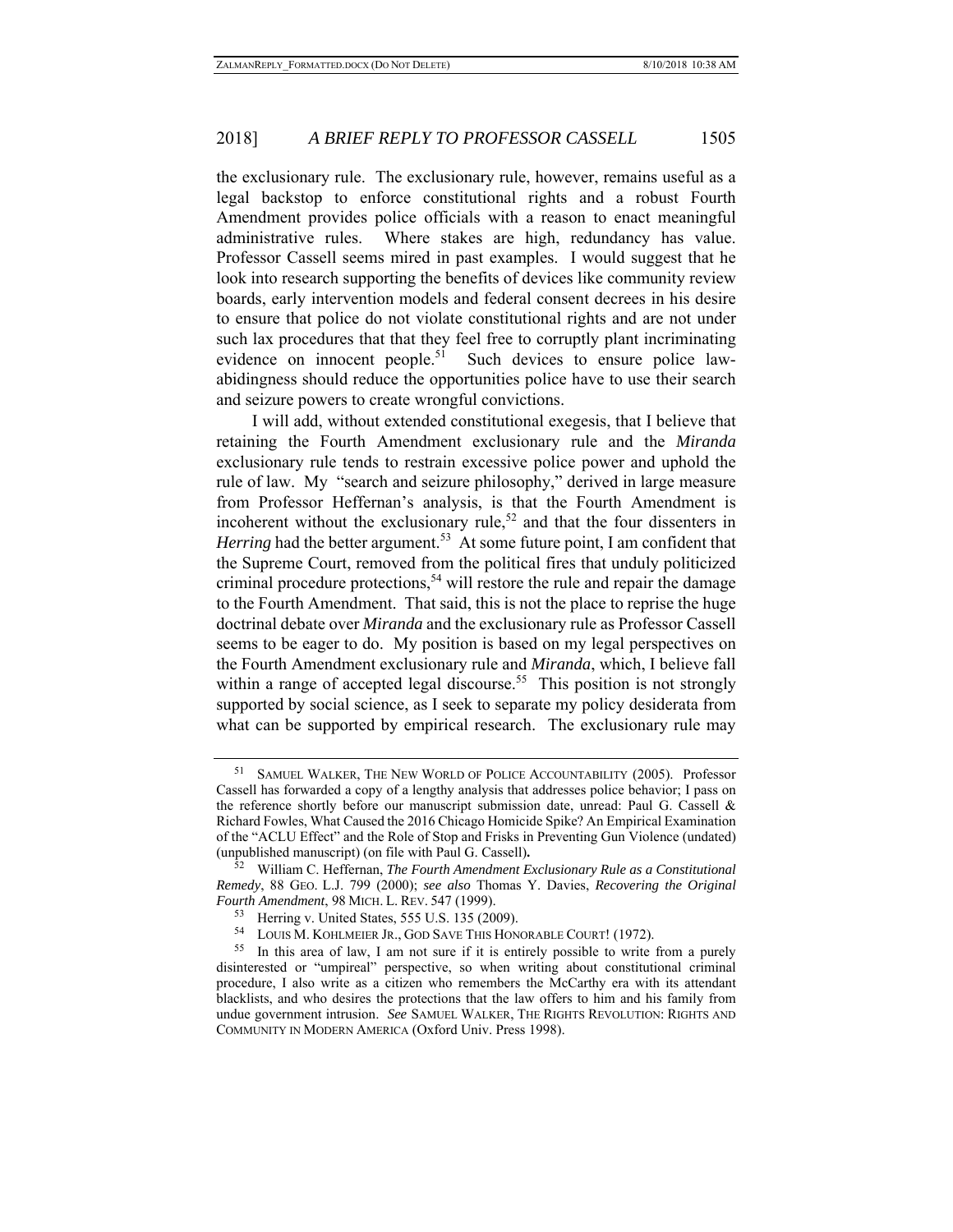have no measurable empirical restraining effect on actual police behavior but it is quite plausible that its ethical principles inspired police leaders to make constitutional policing a hallmark of their leadership, as it has with William Bratton.<sup>56</sup> While it is empirically impossible to directly prove the effect of the exclusionary rule (in that it requires proving a negative), empirical research supports the idea that where police chiefs encourage constitutional policing, the rank and file are more likely to comply with the Constitution.<sup>57</sup> On this basis (less than robust proof), my values lead me to argue that the constitutional protections Professor Cassell would eliminate are worth saving.<sup>58</sup>

## C. *The "Freeing Up Time" Argument*

Professor Cassell argues at some length that stripping rights will free up time for defense attorneys to pursue actual innocence. This idea has been advanced by estimable scholars. But, it is only a hypothesis. There is no empirical evidence I know of to support this theory. The hypothesis seems facially implausible when considering the widely acknowledged scarce investigation resources available to indigent defenders and a sense of how much time practicing trial attorneys devote to brief writing (and acknowledging the widespread existence of "canned briefs") compared to plea bargaining. To borrow from my critique of Professor Epps, a theoretical proposal that seem specious on its face is too thin a reed on which to propose stripping rights from defendants.

### D. *Moral Hazard*

But Professor Cassell's proposals may have a darker side. Early in his reply, he proposes that giving police greater power to search will provide them with "the functional equivalent of a crystal ball" to ascertain the ground truth in cases.<sup>59</sup> He would make it constitutional by placing convicted defendants on extended ten-year parole. In Cassell's world, police appear to be incorruptible and he seems oblivious to the moral hazard that expanded search power is an opportunity to expand police corruption.<sup>60</sup> I might add that Professor Cassell's proposal would require a massive increase to the correctional bureaucracies of states at a time the growing conservative push

<sup>56</sup> WILLIAM BRATTON & PETER KNOBLER, TURNAROUND: HOW AMERICA'S TOP COP REVERSED THE CRIME EPIDEMIC (1998). 57 Bradley C. Canon, *Testing the Effectiveness of Civil Liberties Policies at the State and* 

*Federal Levels: The Case of the Exclusionary Rule*, 5 AM. POL. Q. 57 (1977), http://journals.sa gepub.com/doi/pdf/10.1177/1532673x7700500103.

I hold to this position especially in light of the empirically implausible idea that eliminating rights would free defense attorney time to search for evidence of clients' guilt.

Cassell, *Tradeoffs*, *supra* note 5, at 1439.

<sup>60</sup> *See* Zalman, *supra* note 1, at Part III.B.3.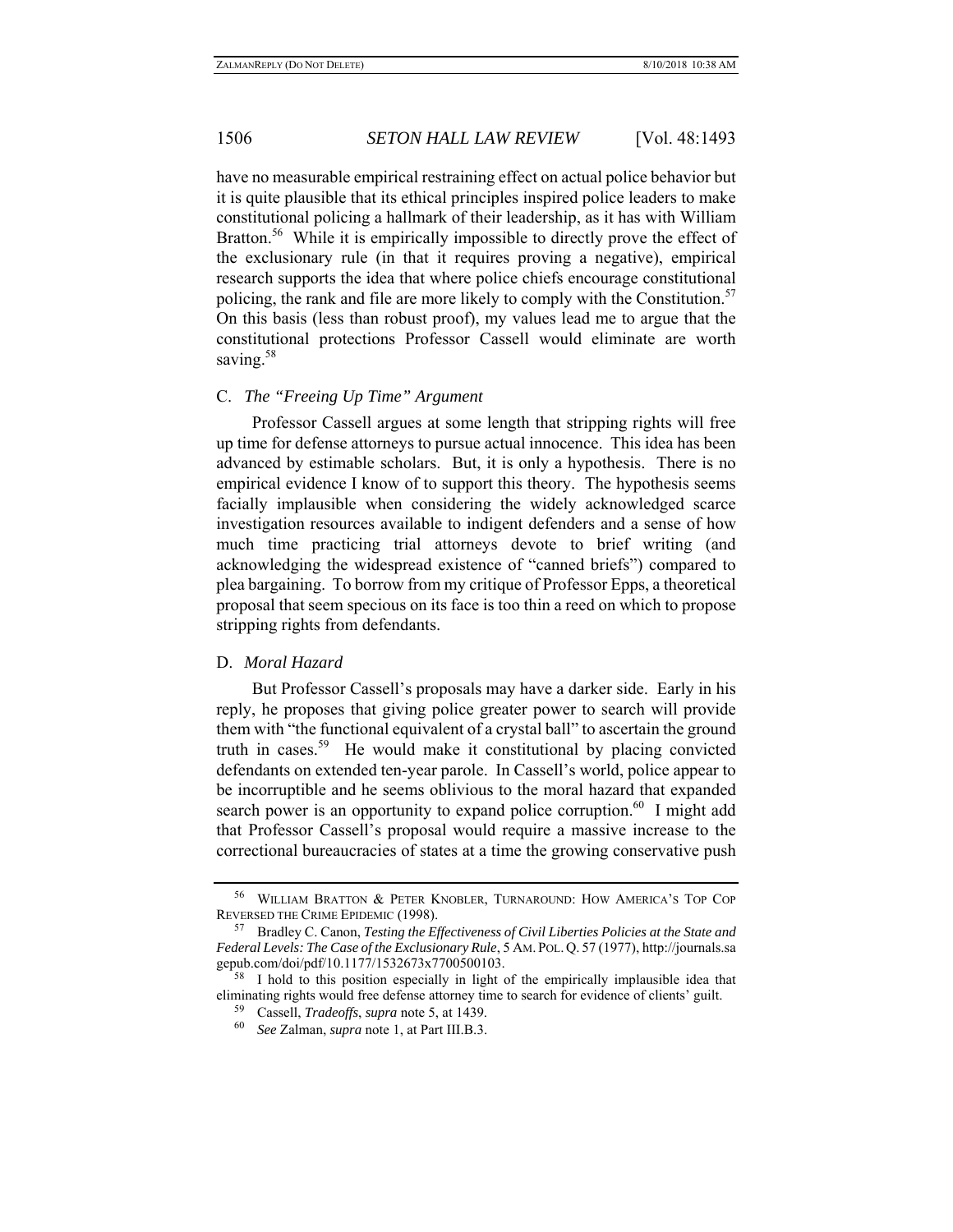against greater penal control is in part a concern about expanding governmental bureaucracies.<sup>61</sup>

## E. *Replacing Miranda Rules with Videotaping of Custodial Interrogations*

Professor Cassell has assiduously attacked the Miranda decision throughout his career.<sup>62</sup> He does valiantly support the video recording of interrogations as a means of improving the accuracy of interrogationgenerated admissions. Although this is a step in the right directions, it is becoming clear that video recording is not a panacea and that those truly concerned with methods of police questioning that is both less abusive, less likely to generate false confession and obtain more information from suspects needs to learn more about the investigative interview, a technique developed in England that police training companies are beginning to adopt. I made this point in *The Anti-Blackstonians*. 63

#### F. *Post-Conviction Review*

Professor Cassell endorses Joseph Hoffman and Nancy King's proposal to abolish state prisoner habeas review "except for those who couple a constitutional claim with 'clear and convincing proof of actual innocence.'"<sup>64</sup> Federal habeas requires exhaustion of state remedies and, when it results in exoneration, comes many years after the initial, costly, injustice. As Sam Gross and Robert Mosteller have explained, wrongful convictions are very hard to detect and scrimping on opportunities to allow review will consign more innocents to die in prison. That said, the costs of federal habeas review have been exhaustively analyzed by the scholars cited by Professor Cassell and others.<sup>65</sup> I would prefer to maintain and even expand habeas, subject to expert and dispassionate cost-benefit analysis, but

<sup>61</sup> Bruce Rauner, the Republican governor of Illinois, has been praised for his effective prison reduction program. Edith Brady-Lunny & Ted Gest, *Justice Success Story: How Illinois Cut Its Prison Population, The Crime Report*, CTR. ON MEDIA CRIME & JUST. (Jan. 29, 2018), https://thecrimereport.org/2018/01/29/justice-success-story-how-illinois-cut-its-priso n-population/.

<sup>62</sup> Paul G. Cassell & Richard Fowles, *Still Handcuffing the Cops? A Review of Fifty Years of Empirical Evidence of Miranda's Harmful Effects on Law Enforcement*, 97 B.U. L. REV. 685 (2017).

<sup>63</sup> See sources in Zalman, *supra* note 1, at Part III.C.2.c. *See also* JAMES L. TRAINUM, HOW THE POLICE GENERATE FALSE CONFESSIONS: AN INSIDE LOOK AT THE INTERROGATION ROOM (2016); Marvin Zalman, Laura Rubino & Brad Smith, *Beyond Police Compliance with Electronic Recording of Interrogation Legislation: Toward Error Reduction*, CRIM. JUST. POL'Y REV. 1 (2017), http://journals.sagepub.com/doi/pdf/10.1177/0887403417718241.

<sup>64</sup> Cassell, *Tradeoffs*, *supra* note 5, at 56; Joseph L. Hoffmann & Nancy J. King, *Rethinking the Federal Role in State Criminal Justice*, 84 N.Y.U. L. REV. 791, 820 (2009).

<sup>65</sup> John H. Blume et al., *In Defense of Noncapital Habeas: A Response to Hoffman and King*, 96 CORNELL L. REV. 4365 (2011).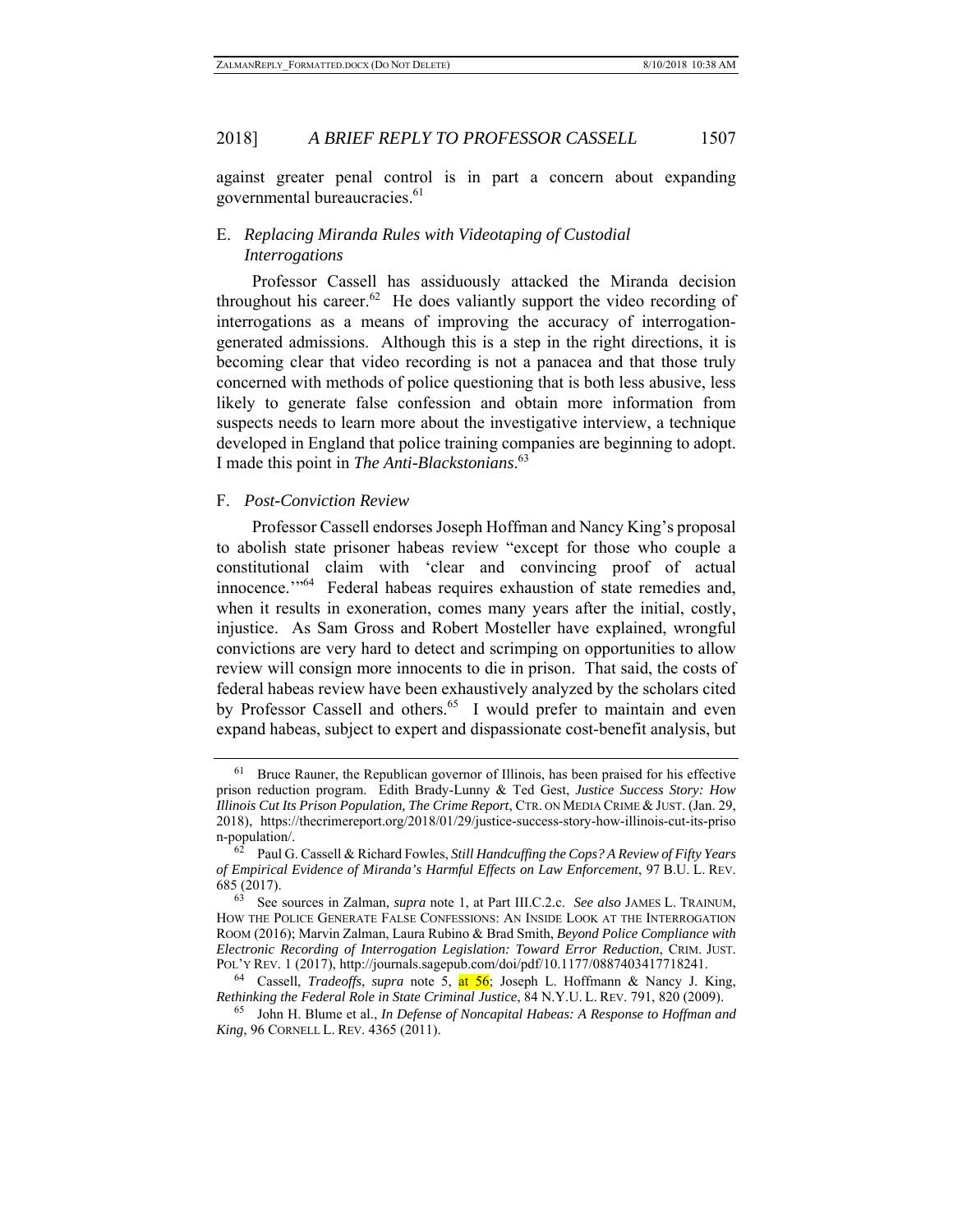as a backstop to more robust state post-conviction review. An avenue that I did not address but is worthy of serious analysis is improved state level appellate and post-conviction review of convictions both for procedural error and factual error. $66$  The most innovative change along these lines is the North Carolina Innocence Inquiry Commission (NCIIC). Recent analyses of this institution indicate that it has come under prosecutorial criticism, could improve its procedures, but is deemed successful.<sup>67</sup> States may be able to enact some benefits of the NCIIC model without establishing an agency. This important subject calls out for more legal and empirical analysis.

## G. *Requiring Defense Attorneys to Directly Ask Their Clients About Guilt*

My original comments on this proposal were short and I will not add much, although in his reply, Professor Cassell raises a good deal of argumentation. Upon reading his reply, it struck me that Professor Cassell's proposal is underdeveloped and could be fleshed out by giving more consideration to the acute chapter on innocence lawyering by the Risingers<sup>68</sup> and to Keith Findley's article-length thought experiment about tinkering with the roles of prosecutors and defense lawyers, $69$  both of which are cited by Professor Cassell but not considered in depth. I will admit that I am now not sure if Professor Cassell's proposal would in fact make defense lawyers "subservient" to prosecutors. In his reply, he would "require" defense lawyers to ask their clients about guilt or innocence.<sup>70</sup> A rule to "require" compliance implies enforcement. What I did not see in Professor Cassell's reply is whether his proposal would pierce lawyer-client confidentiality and open the client's response to the court and the prosecution. If not, his words are all bluster. If so, his proposal is a radical departure from the adversary system that would indeed make defense lawyers subservient to prosecutors. In his proposal, Professor Cassell bemoans that defense lawyers are indifferent to their clients' innocence, and yet, this stance is a pillar of the adversary system. It is fair game to critique the adversary system and

<sup>66</sup> *See* Keith A. Findley, *Innocence Protection in the Appellate Process*, 93 MARQUETTE L. REV. 591 (2009).

<sup>67</sup> Warren D. Hynson, *North Carolina Innocence Inquiry Commission: An Institutional Remedy for Actual Innocence and Wrongful Convictions*, 38 N.C. CENT. L. REV. 142 (2016); Robert P. Mosteller, *N.C. Innocence Inquiry Commission's First Decade: Impressive Successes and Lessons Learned*, 94 N.C. L. REV. 1725 (2016).

<sup>68</sup> Risinger & Risinger, *supra* note 29, at 135.

<sup>69</sup> Keith A. Findley, *Adversarial Inquisitions: Rethinking the Search for the Truth*, 56 N.Y.L. SCH. L. REV*.* 911 (2012).

 $70$  "I proposed that we could reorient defense counsel by simply requiring them to ask their clients about the subject." Cassell, *Tradeoffs*, *supra* note 5, at 1479.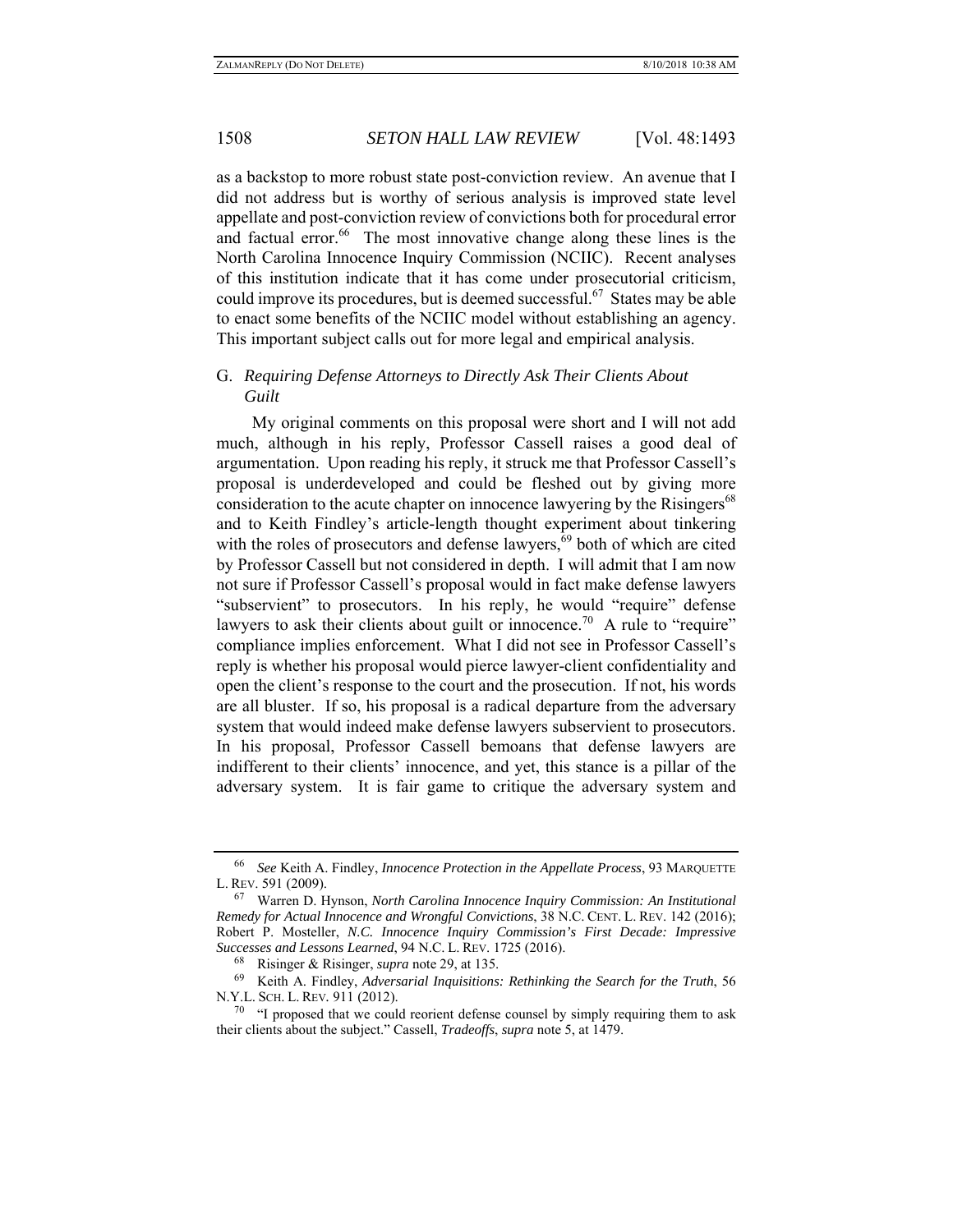propose alternatives, $^{71}$  but to suggest that a critical element of the defense role be eliminated without considering its consequences is either an ignorant proposal, which is inconceivable in such an accomplished jurist as Professor Cassell, or a sly move to checkmate one's opponent. In my understanding, the greater good that supports that defense attorney's "immoral" indifference to factual guilt or innocence,<sup>72</sup> is that it is virtually the only mechanism in the adversary system that puts the prosecutor to her proof. The voluminous contemporary literature on prosecutorial dominance over charging<sup>73</sup> makes, in my mind, Professor Cassell's proposal dangerous if it were to be treated seriously.

#### H. *Increasing Defense Lawyer Resources*

Again, I will not add much. Resources can be increased by more money or by greater efficiencies, or both. I alluded in my article to studies that are beginning to get a handle on increasing the efficiency of public defenders, so that they can be more effective within the constraint of limited funds. As Professor Cassell opined, a robust defense, which I assume includes adequate investigative resources, is perhaps the most important way to prevent wrongful convictions. I hope that in future writings he explores the subject of efficiencies and providing investigative resources to the defense in greater depth. $74$ 

<sup>71</sup> *See* Marvin Zalman & Ralph Grunewald, *Reinventing the Trial: The Innocence Revolution and Proposals to Modify the American Criminal Trial*, 3 TEX. A&M L. REV. 189 (2015).

<sup>72</sup> Setting aside that ascertaining the ground truth is not always easy, *see* Mosteller, *supra* note 67.

<sup>73</sup> *See* Zalman, *supra* note 1, at 1348–49 nn.147–53.

<sup>74</sup> Professor Cassel pointed out that in an op-ed article with former federal judge Nancy Gertner, they criticized Congress for cutting funding for the federal defenders' service. Paul Cassell & Nancy Gertner, *Public Defenders Fall to the Sequester*, WALL ST. J. (Aug. 20, 2013), https://www.wsj.com/articles/public-defenders-fall-to-the-sequester-1377039667. I was not aware of this and am heartened by this stance.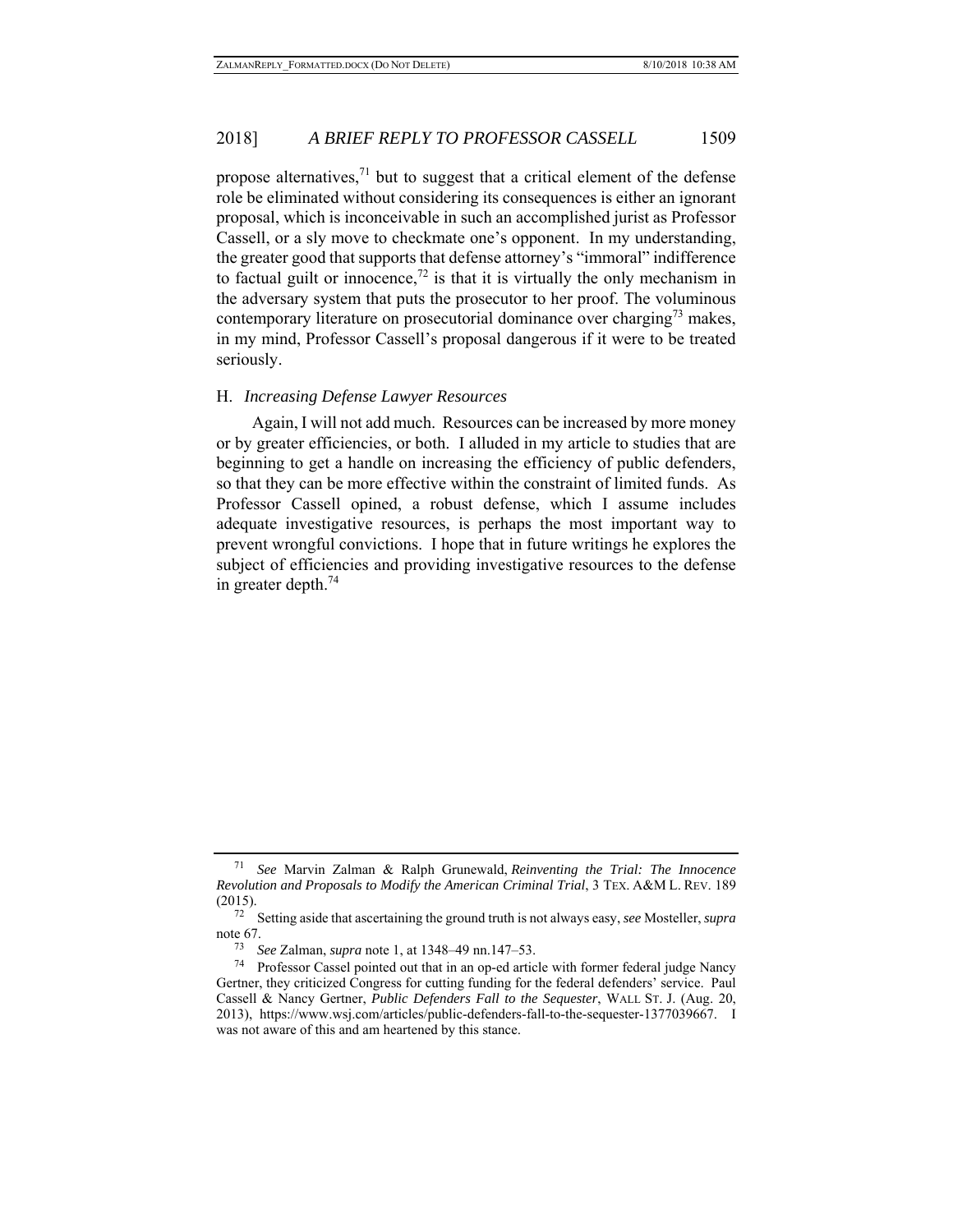## I. *More Research and Dry Wells<sup>75</sup>*

As indicated in my article, I think that his effort to ascertain the "true" number of wrongful convictions will not add much to current knowledge.<sup>76</sup> As scholars are learning, the innocence movement is becoming an exoneration movement, $^{77}$  and as Sam Gross has argued, exonerations are our best proxy for wrongful convictions, with all the gaps of knowledge that are inevitable. The fundamental limit of the kind of study proposed by Professor Cassell is the ground-truth problem. In my maiden article on wrongful conviction, I had the temerity to challenge Barry Scheck and Peter Neufeld's proposal to treat exonerations as the National Transportation Safety Board treats airplane crashes on the grounds that reconstructing a case (which amounts to retrying it) is not the same as analyzing the pieces of a downed airliner, black box and all.78

Another problematic aspect of Professor Cassell's proposal is site selection. As for dry wells, by definition, Professor Risinger's study of murder-rape death penalty exonerations was not a dry well because his ratio was based on a known denominator drawn from a national universe of cases, a rare and instructive phenomenon.<sup>79</sup> Substructuring of wrongful conviction can be thought to apply geographically or jurisdictionally.<sup>80</sup> Thus, an arduous Cassellean study of the number of wrongful convictions in Utah finding (let us say) a minuscule number would, I assume, be due to the high levels of professionalism and probity in that estimable state, but would miss the possibility that the wrongful conviction rate is very high in neighboring Nevada, which might just be a sinkhole of criminal justice incompetence and corruption. As the National Registry of Exonerations dryly reports, the number of exonerations "may not reflect the frequency of false conviction

<sup>75</sup> Cassell, *Tradeoffs*, *supra* note 5, at 1489–90.

Zalman, *supra* note 1, at Part III.C.2.a. As noted, just as we were finishing our comments, Professor Cassell forwarded a manuscript. Paul G. Cassell, Overstating America's Wrongful Conviction Rate? Reassessing the Conventional Wisdom About the Incidence of Wrongful Convictions (undated) (unpublished manuscript) (on file with Paul G. Cassell). I have not had time to read the manuscript but I offered comments to him for what I believe was an earlier draft of that manuscript. As with many of the issues raised by Professor Cassell, each is worthy of lengthy discussion. At this point, I will stand by what I wrote with a proviso that this issue might be visited at some point in the future. 77 *See* Richard Leo, *Has the Innocence Movement Become an Exoneration Movement?* 

*The Risks and Rewards of Redefining Innocence*, *in* WRONGFUL CONVICTIONS AND THE DNA REVOLUTION: TWENTY-FIVE YEARS OF FREEING THE INNOCENT 57–83 (Daniel Medwed ed., 2017).

<sup>78</sup> Marvin Zalman, *Cautionary Notes on Commission Recommendations: A Public Policy Approach to Wrongful Convictions*, 41 CRIM. L. BULL. 169 (2005).

<sup>79</sup> D. Michael Risinger, *Innocents Convicted*, 97 J. CRIM. L. & CRIMINOLOGY 761 (2007)

<sup>&</sup>lt;sup>80</sup> Perhaps substructuring can apply to different kinds of criminal convictions that have different wrongful conviction rates (which we cannot know and which might fluctuate).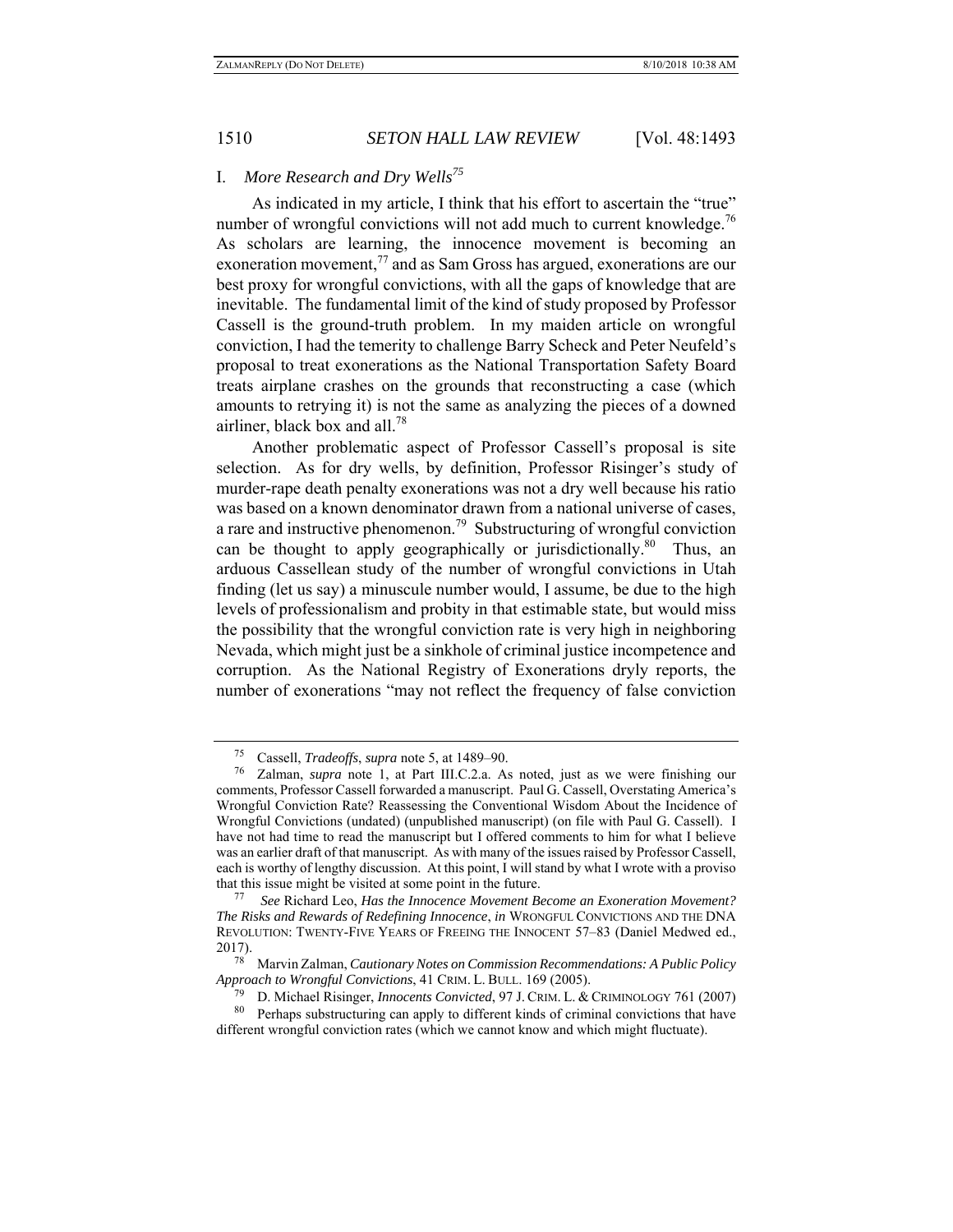across jurisdictions."81

#### IV. WEIGHING COSTS OF WRONGFUL CONVICTIONS

In the first part of his reply, Professor Cassell joins in Dr. Laudan's cost-benefit analysis based on the Laudan and Allen observation that false negatives far outnumber wrongful convictions. "On this point I fully agree with him, and I doubt whether any of the other symposium participants dispute this point." No, none of the Symposium participants disagree with the numbers, but Professor Cassell entirely misses the point made by criminologists Brian Forst and Sean Bushway, $82$  law professor Michael Risinger,  $83$  and I,  $84$  and we seem to be talking past each other on this point. The impunity experienced by those who get away with serious crimes is a mostly a result of upstream problems: crimes are hard to detect, many crimes are not reported, inept policing lets criminals get away, repressive policing discourages reporting, and the like. Professor Cassell's failure to understand (or express) the difference between apples and oranges and his willingness to join Dr. Laudan's ignorance about incapacitation research makes his weighing of the costs of crime less than useful.

## A. *The Parole Extension Proposal85*

To "improve" on Laudan's proposal to lower the burden of proof in criminal trials, which is patently unconstitutional, Professor Cassell almost gleefully suggests that instead of lowering the burden of proof, any violent felony conviction carry a fixed "additional" ten-year parole term. It is ironic that this parole-officer-full-employment proposal is advanced in a portion of the Symposium focused on trade-offs, without a nod to the need for costbenefit analysis to determine if such a proposal makes criminological, social, fiscal, and actuarial sense. Professor Cassell simply assumes (or has been convinced) that Laudan and Allen's crime statistics analysis is valid. A critic might see a cognitive bias at work.<sup>86</sup> I would offer a "liberal" amendment

<sup>&</sup>lt;sup>81</sup> NAT'L REGISTRY OF EXONERATIONS, EXONERATIONS IN 2016 5 (Mar. 7, 2017), https://www.law.umich.edu/special/exoneration/Documents/Exonerations\_in\_2016.pdf.

<sup>82</sup> *See* BRIAN FORST, ERRORS OF JUSTICE: NATURE, SOURCES AND REMEDIES 57–65 (2004); Shawn D. Bushway, *Estimating Empirical Blackstone Ratios in Two Settings: Murder Cases and Hiring*, 74 ALB. L. REV. 1087 (2011), reviewed in Zalman, *supra* note 1, at Part II C.1.

<sup>83</sup> *See* D. Michael Risinger, *Tragic Consequences of Deadly Dilemmas: A Response to Allen and Laudan*, 40 SETON HALL L. REV. 991 (2010).

<sup>84</sup> Zalman, *supra* note 1, at Part II.B.3.

<sup>85</sup> Cassell, *Tradeoffs*, *supra* note 5, at 1488–91.

<sup>86</sup> A panel of twenty experienced directors of community corrections programs have called for slashing the numbers on parole by half. *See* COLUMBIA UNIVERSITY JUSTICE LAB, TOO BIG TO SUCCEED: THE IMPACT OF THE GROWTH OF COMMUNITY CORRECTIONS AND WHAT SHOULD BE DONE ABOUT IT (Jan. 29, 2018), http://justicelab.iserp.columbia.edu/img/Too\_Bi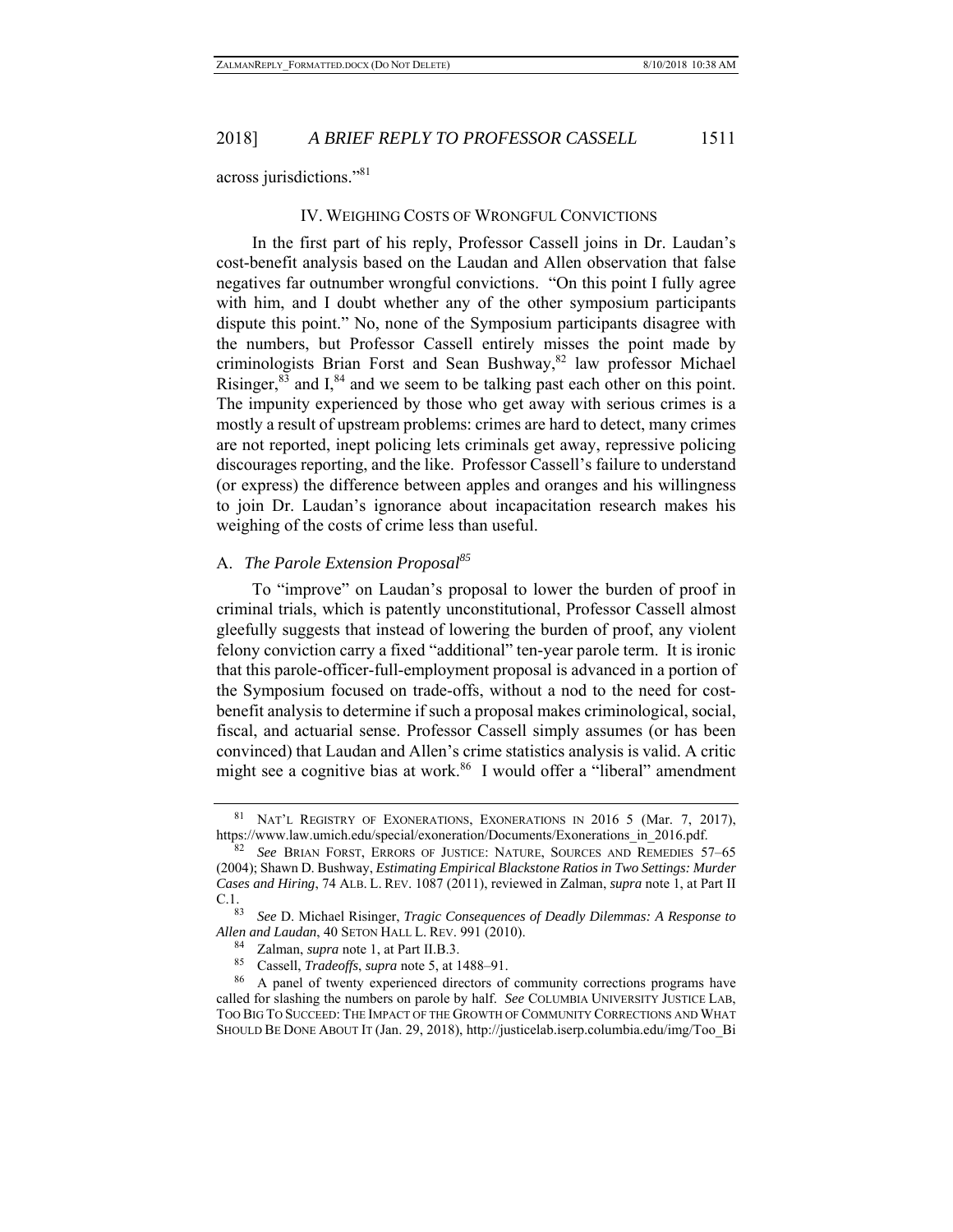and suggest that parole be accompanied with a panoply of social welfare support that would go a long way to reducing recidivism. One study found that civil rights awards of \$500,000 plus was associated with lower offending by exonerees.<sup>87</sup> The Sentencing Project not long ago advocated an idea based on European practices, that no criminal penalty could exceed twenty years of imprisonment, but the law would allow longer imprisonment dependent on individualized review concluding that the prisoner has a continuing propensity for violence.<sup>88</sup> To borrow from Jeff Foxworthy, if your immediate reaction is that this idea is preposterous, you might be a conservative. But if you like this idea, you might be a liberal.

### V. WHY IS THIS SUBJECT IMPORTANT?

Gary Graham, executed in 2000 for a robbery murder based exclusively on fleeting eyewitness testimony was a messed up youth who did terrible things to people at the time he was arrested. There is a good chance that Graham was factually innocent of the crime for which he was executed.<sup>89</sup> Was his moral worth as a human being relevant?

Throughout his writing, Professor Cassell points out the prior criminality of some exonerees and would factor a "moral" element into calculations of whether to value the harms of crime victims more than those wrongfully convicted.<sup>90</sup> By the same metric, should we consider that some crime victims do not merit full sympathy because of their prior criminality and other personal immoralities and thereby seek to create a weaker crime prevention system because some victims do not deserve our full sympathy? My position is that policies addressing wrongful conviction should, by analogy with the defense attorneys not caring about the client's "actual" guilt, aim to create the most reliable system for the benefit of all in as neutral a way as possible.

When I began teaching a wrongful conviction class in 2003, aside from any issue of justice, it seemed clear that wrongful convictions have great emotive power, which in the real world of policy making could be a force mobilized to effect changes to a system, guarded by powerful political figures who are reflexively resistant to outside reform pressures. From this perspective, the prior criminality of exonerees should be irrelevant to policy

g\_to\_Succeed\_Report\_FINAL.pdf.

<sup>87</sup> Amy Shlosberg et al., *Expungement and Post-Exoneration Offending*, 104 J. CRIM. L. & CRIMINOLOGY 353 (2014).

<sup>88</sup> Marc Mauer, *Minimzing the Maximum: Why Prison Sentences Should Be Capped at 20 Years*, MARK NEWS (Apr. 16, 2015), http://www.themarknews.com/2015/04/16/minimi zing-the-maximum-why-prison-sentences-should-be-capped-at-20-years/.

<sup>89</sup> Capital Punishment in Context, *The Case of Gary Graham: Post-Trial Period*, https://capitalpunishmentincontext.org/cases/graham/posttrial (last visited Apr. 25, 2018).

<sup>90</sup> Cassell, *Tradeoffs*, *supra* note 5, at 1478–79.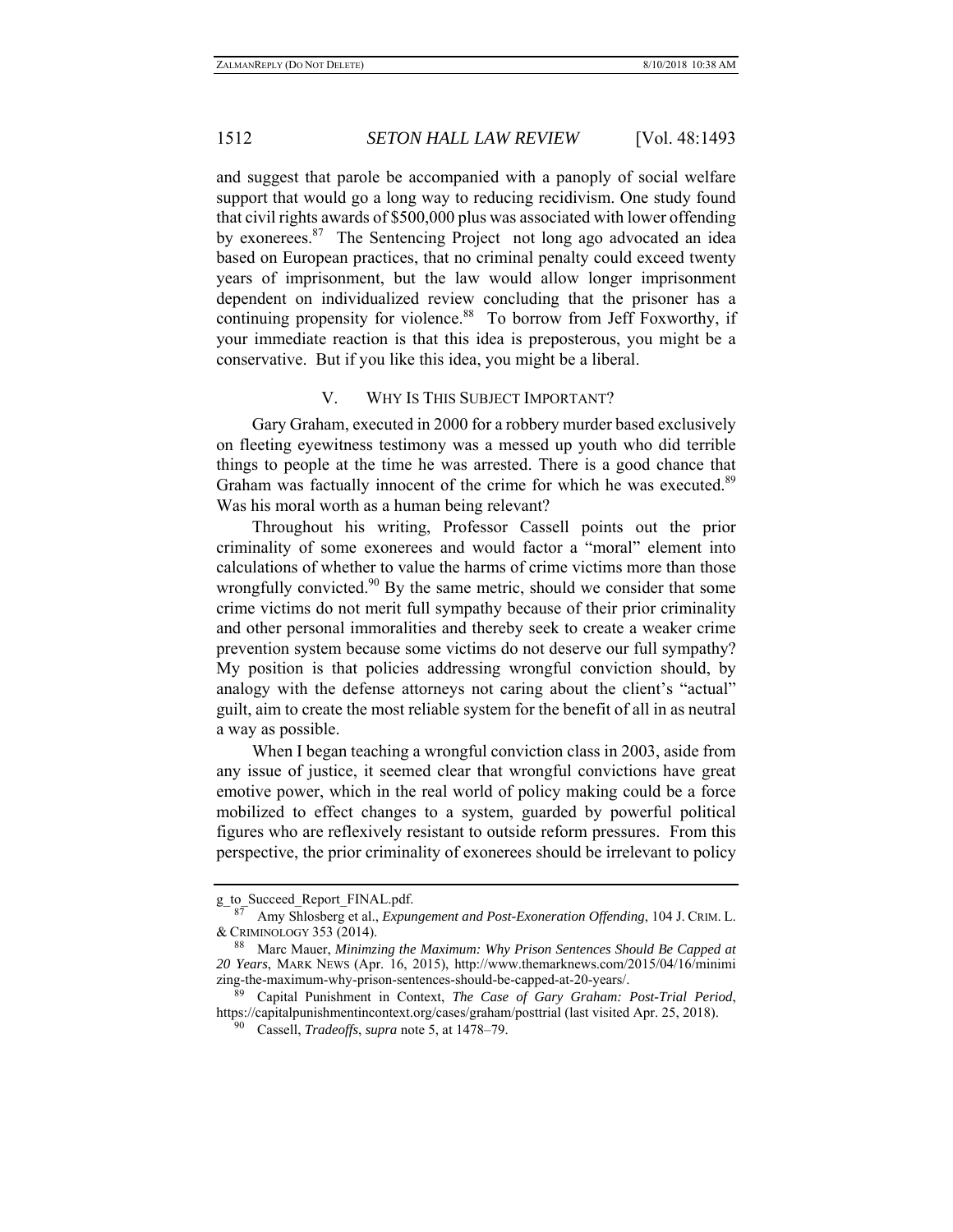makers. Of course, in the world of politics a "poster boy" exoneree like Kirk Bloodsworth influences people. $91$  However, as the goal of innocentrism is to create a more efficient, accurate, reliable and professional criminal justice system, not only to the benefit of the innocent but to the detriment of those who commit serious crimes, justice scholars need to focus on meaningful reforms. <sup>92</sup> This takes us back to the trade-offs asserted by the anti-Blackstonians.

My article noted a disconnect between the legal or analytic scholarship of the anti-Blackstonians and social science research. I was concerned that some legal scholars advance criminal justice reforms without paying sufficient attention to data generated by research criminologists.<sup>93</sup> I will leave it to readers to determine whether the Laudan and Allen analysis of trade-offs, endorsed by Professor Cassell, and criticized in *The Anti-Blackstonians*, makes sense.

But my concern is that their focus on trial processes and constitutional decisions misses the larger picture of a very uneven, often deficient, and sometimes corrupt, criminal justice apparatus.<sup>94</sup> Such faults may be overlooked by readers with cognitive biases that make criticism of "our" criminal justice system distasteful. Thus, when Professor Cassell suggests that my qualitative estimate of the incidence of false convictions "ultimately [] rests on little more than his own subjective sense of what the right figure is in this area,<sup>"95</sup> he skips over my earlier attempt to use methods of national security estimations and my scan of descriptive literature that points to serious deficiencies in American criminal justice and my similar analysis in Part IV of *The Anti-Blackstonians*.<sup>96</sup> Based on descriptive literature (i.e., qualitative research, law review articles, and serious investigative journalism) and analytic criminological research, it is my view that the American criminal justice system is deficient in many ways and in need of substantial reform. I worry that Professor Cassell's well-intentioned (but in my view deeply flawed) scholarship, will be used as ammunition by those in the law enforcement, forensic science, prosecutorial, and judicial communities who reflexively oppose necessary changes. As for concerns

<sup>91</sup> Nancy Marion & Marvin Zalman, *Towards a Theory of Innocence Policy Reform*, *in* CONTROVERSIES IN INNOCENCE CASES IN AMERICA 175–96 (Sarah Lucy Cooper ed., 2014).

<sup>92</sup> Keith A. Findley, *Toward a New Paradigm of Criminal Justice: How the Innocence Movement Merges Crime Control and Due Process*, 41 TEX. TECH L. REV. 133 (2008).

<sup>&</sup>lt;sup>93</sup> The lack of concern runs both ways; criminologists should pay more attention to legal scholarship.

<sup>94</sup> I addressed this theme in an episodic fashion in Part IV of *The Anti-Blackstonians*. *See supra* note 1.

<sup>95</sup> Cassell, *Tradeoffs*, *supra* note 5, at 1451.

<sup>96</sup> Marvin Zalman, *Qualitatively Estimating the Incidence of Wrongful Convictions*, 48 CRIM. L. BULL. 221 (2012).